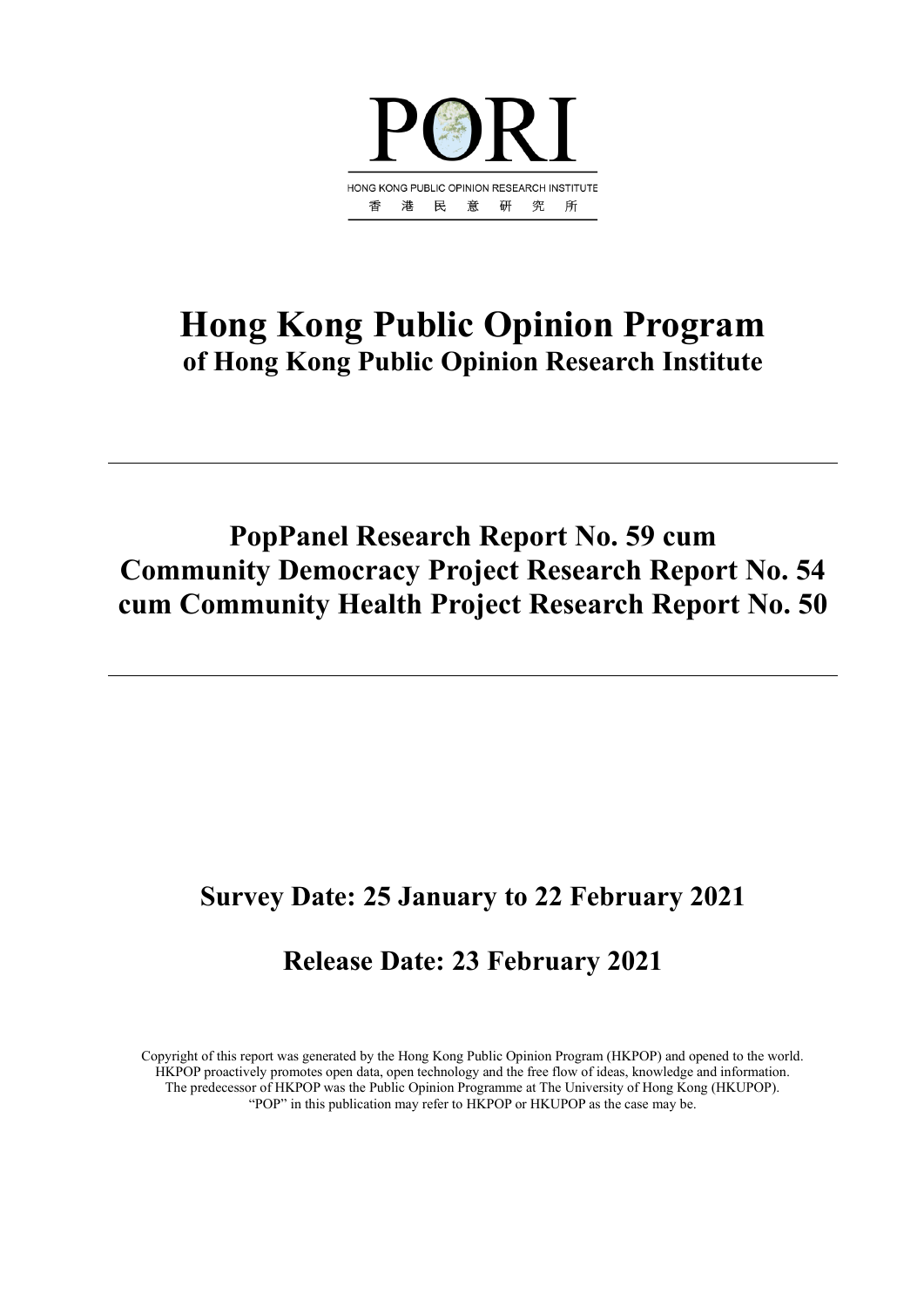# **Part 1: Community Democracy Project: Community Health Module**

## **Research Background**

Initiated by the Hong Kong Public Opinion Research Institute (HKPORI), the "Community Integration through Cooperation and Democracy, CICD" Project (or the "Community Democracy Project") aims to provide a means for Hongkongers to re-integrate ourselves through mutual respect, rational deliberations, civilized discussions, personal empathy, social integration, and when needed, resolution of conflicts through democratic means. It is the rebuilding of our Hong Kong society starting from the community level following the spirit of science and democracy. For details, please visit: [https://www.pori.hk/cicd.](https://www.pori.hk/cicd)

The surveys of Community Democracy (CD) Project officially started on 3 January 2020, targeting members of "HKPOP Panel" established by HKPORI in July 2019, including "Hong Kong People Representative Panel" (Probability-based Panel) and "Hong Kong People Volunteer Panel" (Nonprobability-based Panel). This report also represents Report No. 59 under HKPOP Panel survey series, as well as Report No. 54 under the CD Project survey series. Since CD Project aims to gauge the opinions of members in different communities, HKPORI needs to continuously recruit new panel members and map their profile with their respective constituency areas to form "HKPOP Community Panel" including "Community Representative Panel" and "Community Volunteer Panel" first, and then conduct the research.

In view of the outbreak of Novel Coronavirus (also known as "Wuhan Pneumonia") in late January 2020, HKPOP kick-started the "Community Democracy Project: Community Health Module" or "Community Health Project" using a PopPanel survey design to study the public's views on the epidemic and the Government's relevant polices using small communities such as housing estates as the unit of analysis. The survey covers people's views on their perceived chance of contracting pneumonia, appraisal on the government's handling of the disease, impacts of the border closure, calls for strike by frontline medical staff, community outbreak, work-from-home arrangement, immigration controls, general use of face masks as well as the government's implementation of relevant policies. This is the Report No. 50 under the Community Health Project survey series. The special feature of the Community Health Project is the lowering of respondents' age bracket to 12 years old, in order to obtain more comprehensive samples.

HKPOP sent out emails to all panel members at the beginning of the survey, inviting them to fill in the questionnaire at the designated online platform. Members were allowed to make repeated submissions, while only the last submission of each individual member would be used for analysis.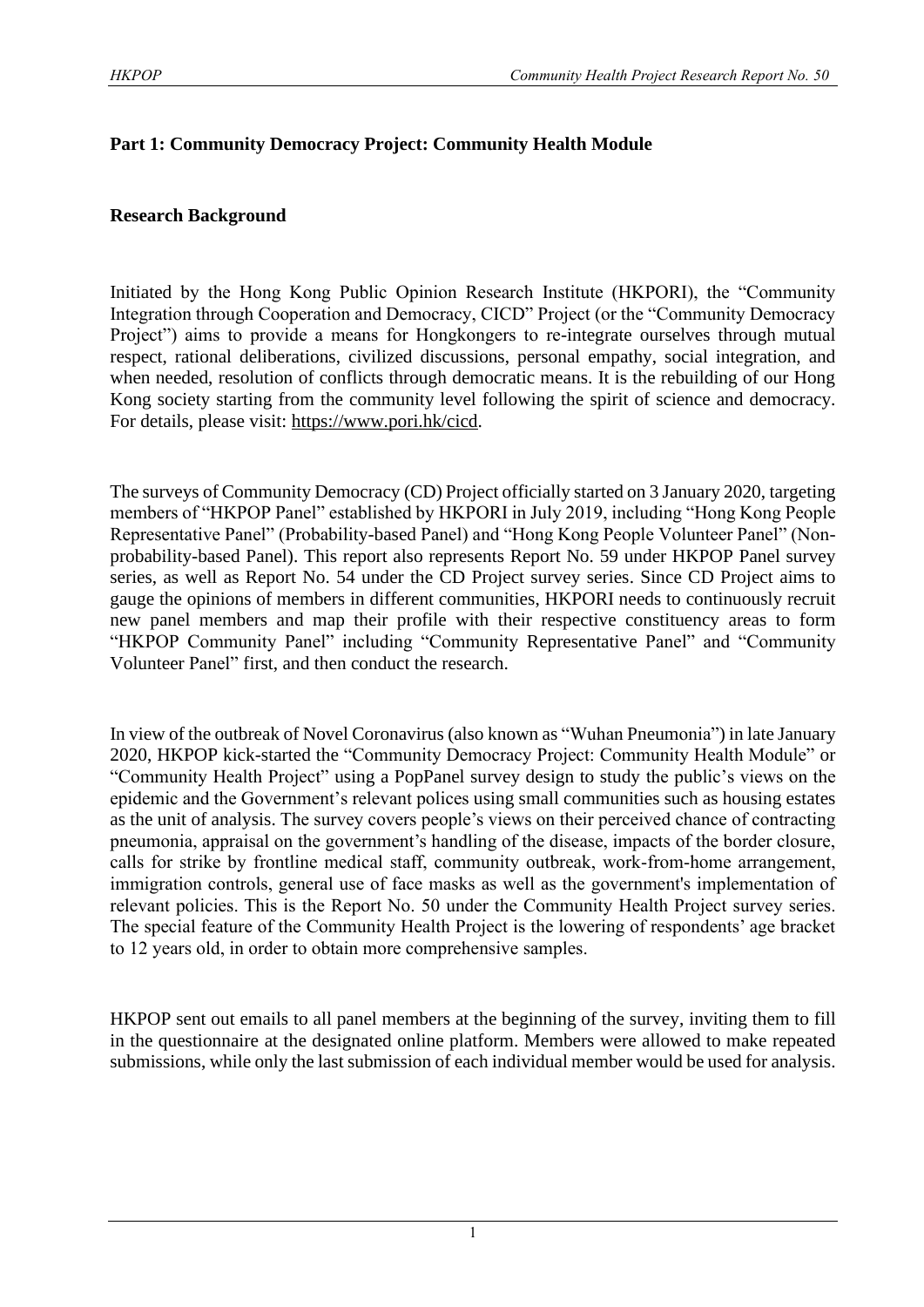# **Contact Information**

Herewith the contact information of the "Community Health survey":

|  |  | <b>Table 1: Detailed Contact Information</b> |
|--|--|----------------------------------------------|
|  |  |                                              |

| Survey method                 | Online survey                                                        |                                                                         |
|-------------------------------|----------------------------------------------------------------------|-------------------------------------------------------------------------|
| Target population             | HKPOP Panel samples, namely Hong Kong People Representative          |                                                                         |
|                               | Panel (Probability-based Panel) and Hong Kong People Volunteer       |                                                                         |
|                               | Panel (Non-probability-based Panel)                                  |                                                                         |
| Weighting method              |                                                                      | The figures are rim-weighted according to 1) gender-age distribution of |
|                               | Hong Kong population and by District Councils population figures     |                                                                         |
|                               | from Census and Statistics Department; 2) Voting results of District |                                                                         |
|                               | Councils Election from Registration and Electoral Office; 3) rating  |                                                                         |
|                               | distribution of Chief Executive from regular tracking surveys.       |                                                                         |
| Date of survey                | January 25, 3pm – February 22, 3pm                                   |                                                                         |
| Total sample size             | Probability-based Panel: 816                                         | Non-probability-based Panel: 7,215                                      |
| Response rate                 | Probability-based Panel: 9.2%                                        | Non-probability-based Panel: 8.3%                                       |
| Sampling error <sup>[1]</sup> | Sampling error of percentages at                                     | Sampling error of percentages at                                        |
|                               | $+/-3\%$ at 95% confidence level                                     | $+/-1\%$ at 95% confidence level                                        |

[1] All error figures in this release are calculated at 95% confidence level. "95% confidence level" means that if we were to repeat a certain survey 100 times with different random samples, we would expect 95 times having the population parameter within the respective error margins calculated. Because of sampling errors, when quoting percentages, journalists should refrain from reporting decimal places, whereas one decimal place can be used when quoting rating figures.

# **PopPanel Composition**

Regarding data collection, survey data from both the Hong Kong People Representative Panel and Hong Kong People Volunteer Panel were collected in the form of online questionnaire.

Among them, the Hong Kong People Representative Panel comes from members of the "HKPOP Panel" recruited in regular random telephone surveys. HKPOP uses "HKPOP Panel" as a framework for conducting surveys for different research projects, any eligible family member in the household may be invited to participate in a specific research.

Meanwhile, members of the Hong Kong People Volunteer Panel are recruited online. Citizens only need to self-register in HKPORI website to participate in online questionnaires.

All panel data collected will be adjusted using rim-weighting, to minimize the effects of selfselection bias or participation bias. Details are documented in the Weighting Procedure section.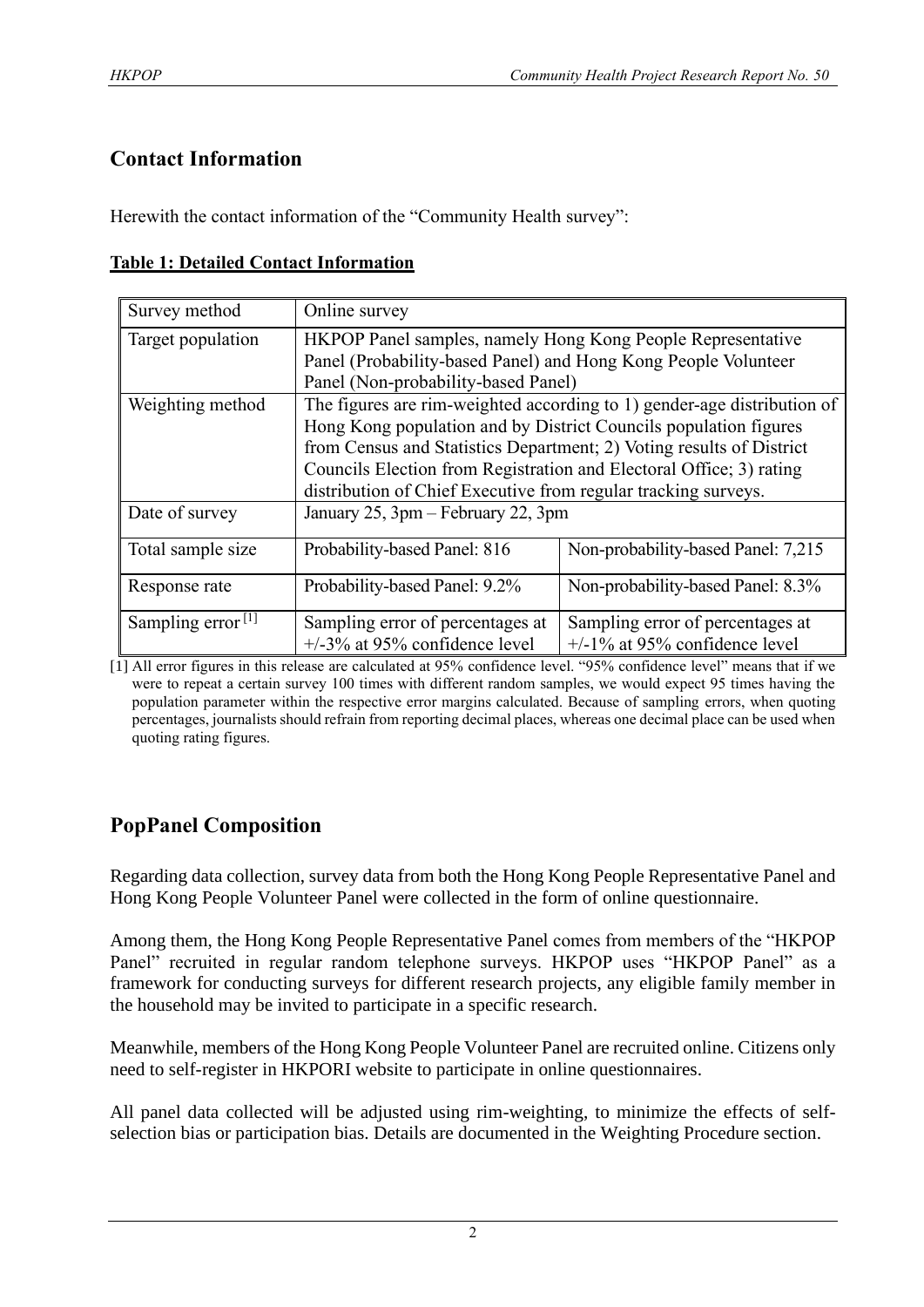# **Response Rate**

HKPOP adopts a set of contact definition in compliance with most international standards. Historically, the social research community in Hong Kong has developed its own set of contact rates, cooperation rates, response rates, and so on. HKPOP normally reports the "success rate" for online surveys.

The calculation of the success rates in this study refers to the following tables.

# **Table 2: Calculation of success rate of the Hong Kong People Representative Panel (by HKPOP definition)**

| Success rate |                                                         |             |
|--------------|---------------------------------------------------------|-------------|
|              | Successful cases                                        |             |
|              | Panel size of the Hong Kong People Representative Panel | $x 100.0\%$ |
| 816          |                                                         |             |
| 8,849        | $\rm x\;100.0\%$                                        |             |
| $9.2\%$      |                                                         |             |

# **Table 3: Calculation of success rate of the Hong Kong People Volunteer Panel (by HKPOP definition)**

| Success rate |        |                                                    |          |
|--------------|--------|----------------------------------------------------|----------|
|              |        | Successful cases                                   |          |
|              |        | Panel size of the Hong Kong People Volunteer Panel | x 100.0% |
|              | 7,215  |                                                    |          |
|              | 87,237 | x 100.0%                                           |          |
| 8.3%         |        |                                                    |          |
|              |        |                                                    |          |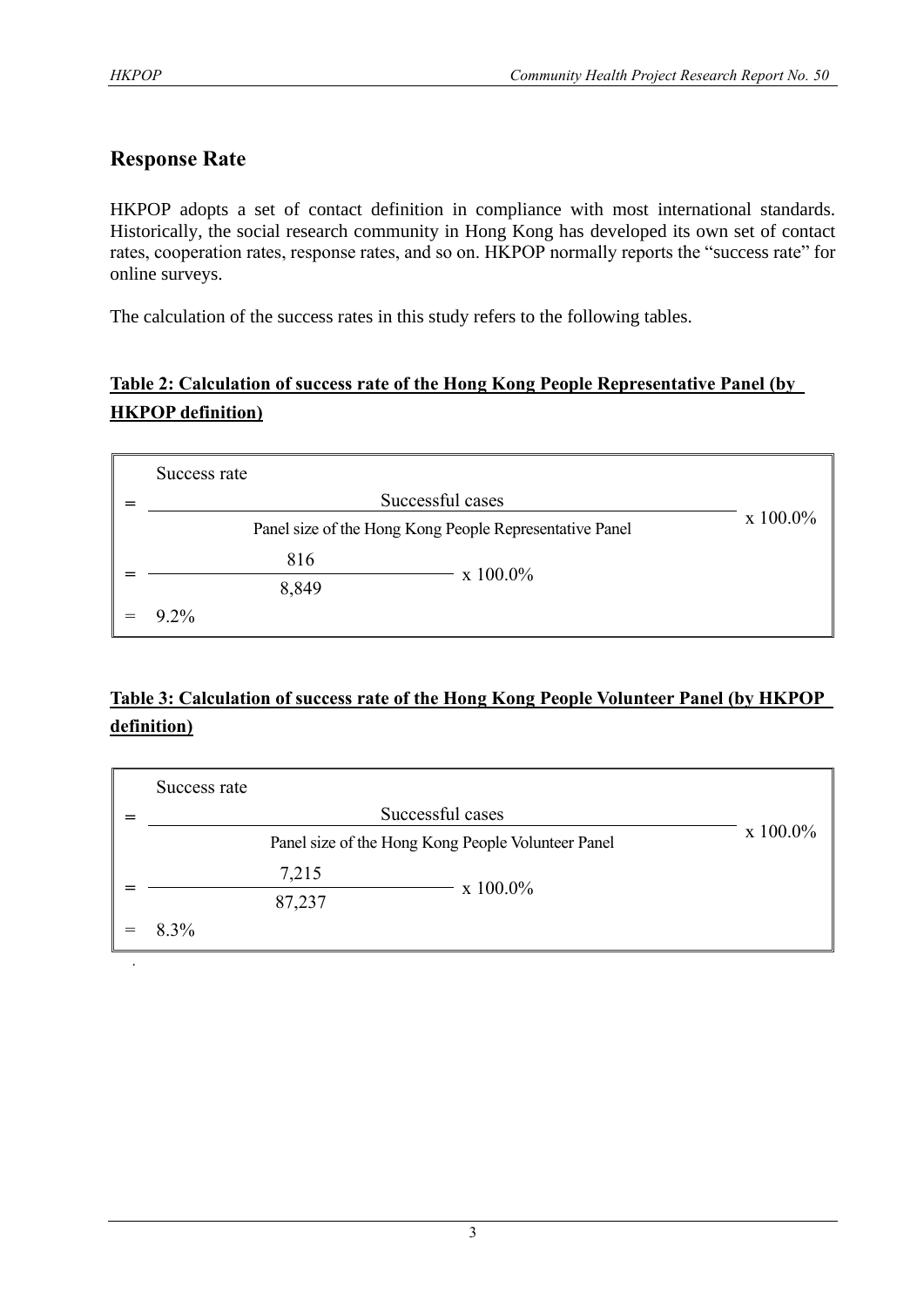# **Weighting Procedure**

HKPOP has continuously adopted and enhanced its weighting method over the past few decades. For this survey, HKPOP adopts a "2 by 5 by 18 by 3 by 13" weighting procedure involving five variables, namely, gender, age, district (18 cells), voting record (3 cells) and rating of Chief Executive (13 cells). Basically, the raw data of practically all random telephone surveys conducted by HKPOP are rim-weighted by the figures obtained from the Hong Kong Census and Statistics Department and/or Registration and Electoral Office so that the marginal distribution of the sample in terms of gender and age would match with that of the general population figures from the Hong Kong Census and Statistics Department. The marginal distribution of the sample in terms of district and voting record would match that of the general population figures from the Hong Kong Census and Statistics Department and/or Registration and Electoral Office. The marginal distribution of the sample in terms of "rating of Chief Executive" would match that of the general population in HKPOP's regular tracking surveys. This rim-weighting method (sometimes called raking) is found to be the most practicable method in processing HKPOP's survey data.

Specifically, the gender and age groupings used for weighting are as follows:

- Male 12-29
- Male 30-39
- Male 40-49
- Male 50-59
- Male 60 or above

The districts used for weighting are as follows:

- Central and Western
- Wan Chai
- Eastern
- Southern
- Yau Tsim Mong
- Sham Shui Po
- Kowloon City
- Wong Tai Sin
- Kwun Tong
- Female 12-29
- Female 30-39
- Female 40-49
- Female 50-59
- Female 60 or above
- Tsuen Wan
- Tuen Mun
- Yuen Long
- North
- Tai Po
- Sai Kung
- Sha Tin
- Kwai Tsing
- **Islands**

The voting records used for weighting are as follows:

- Candidates of pro-democracy camp
- Candidates of non-pro-democracy camp
- Did not vote / blank/void vote

The "rating of Chief Executive" groupings used for weighting are as follows:

- 0 mark
- $\bullet$  1-9 mark(s)
- $\bullet$  10-19 marks
- $\bullet$  20-29 marks
- 30-39 marks
- 40-49 marks
- 50 marks
- 61-70 marks
- 71-80 marks
- 81-90 marks
- 91-99 marks
- 100 marks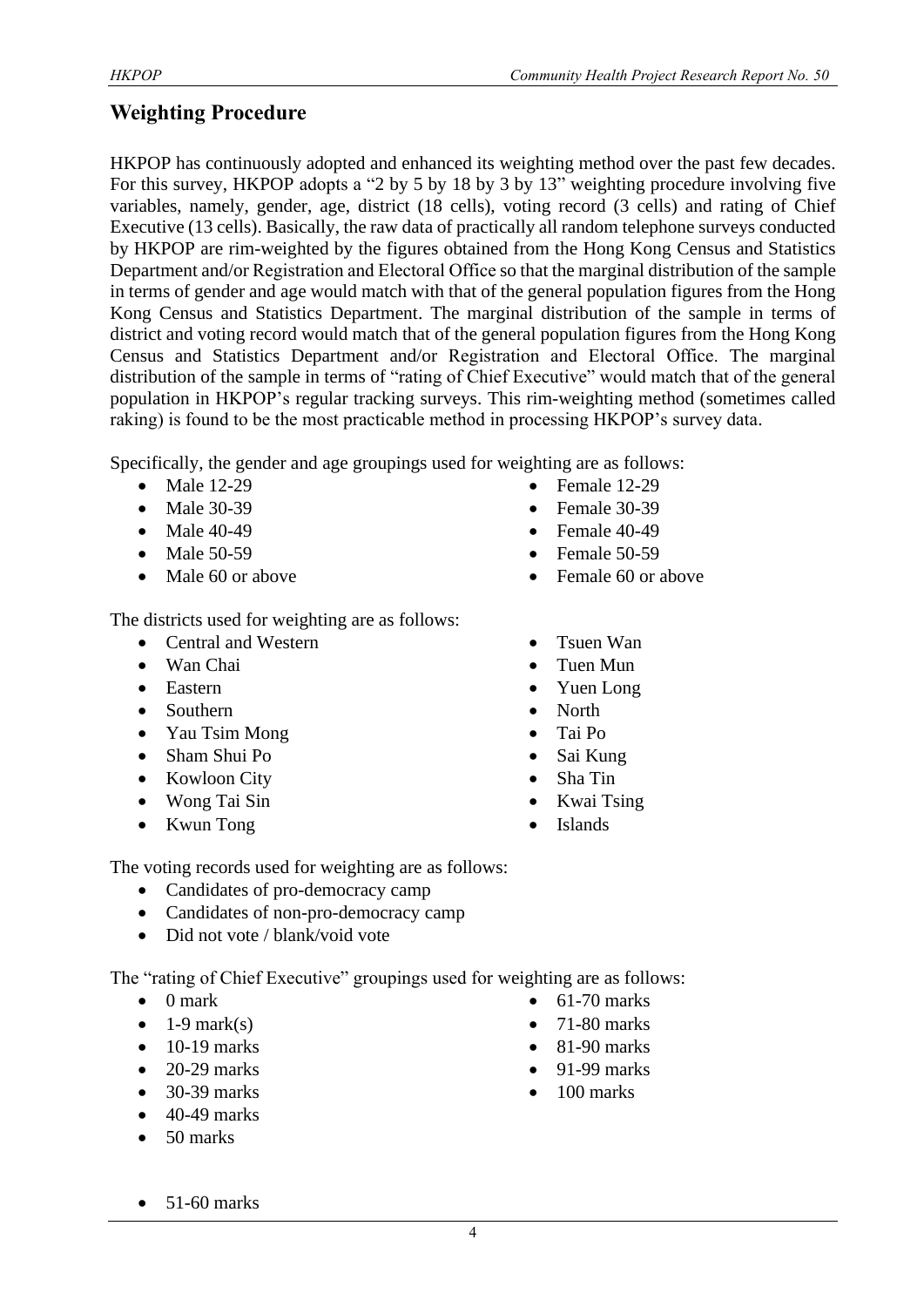# **Quantitative Analysis Results**

Quantitative analysis results of the "Community Health survey", after applying the standard weighting procedures, are as follows:

|                                                                                                                                                                                 |                             | <b>Hong Kong People Representative Panel</b><br>$(Base=816)$ |                                                          | <b>Hong Kong People Volunteer Panel</b><br>$(Base=7,205)$ |     |              |  |
|---------------------------------------------------------------------------------------------------------------------------------------------------------------------------------|-----------------------------|--------------------------------------------------------------|----------------------------------------------------------|-----------------------------------------------------------|-----|--------------|--|
| <b>Opinion Question</b> <sup>[2]</sup>                                                                                                                                          | Don't know /<br>hard to say | Try to predict                                               | Don't know /<br>Try to predict<br>Average<br>hard to say | Average                                                   |     |              |  |
| Q1 What do you think is your chance of<br>being infected with novel coronavirus<br>pneumonia, also known as Wuhan<br>pneumonia, in the coming one month?<br>[Logarithmic Scale] | 25%                         | 75%                                                          | $14\%^{[3]}$                                             | 22%                                                       | 78% | $12\%^{[3]}$ |  |

# **Table 4: Q1 Survey results, by panel type; Survey period: 25/1-22/2/2021**

[2] Answer options included: 0-10 rating scale, others and don't know / hard to say. Answer options changed from linear scale to logarithmic scale since Oct 2020. Questions asked remain unchanged while options of lower probability are further broken down and increase gradually in logarithmic scale.

[3] The difference between the figure and the result from the previous survey has gone beyond the sampling error at 95% confidence level, meaning that the change is statistically significant prima facie. However, whether the difference is statistically significant is not the same as whether they are practically useful or meaningful, and different weighting methods could have been applied in different surveys.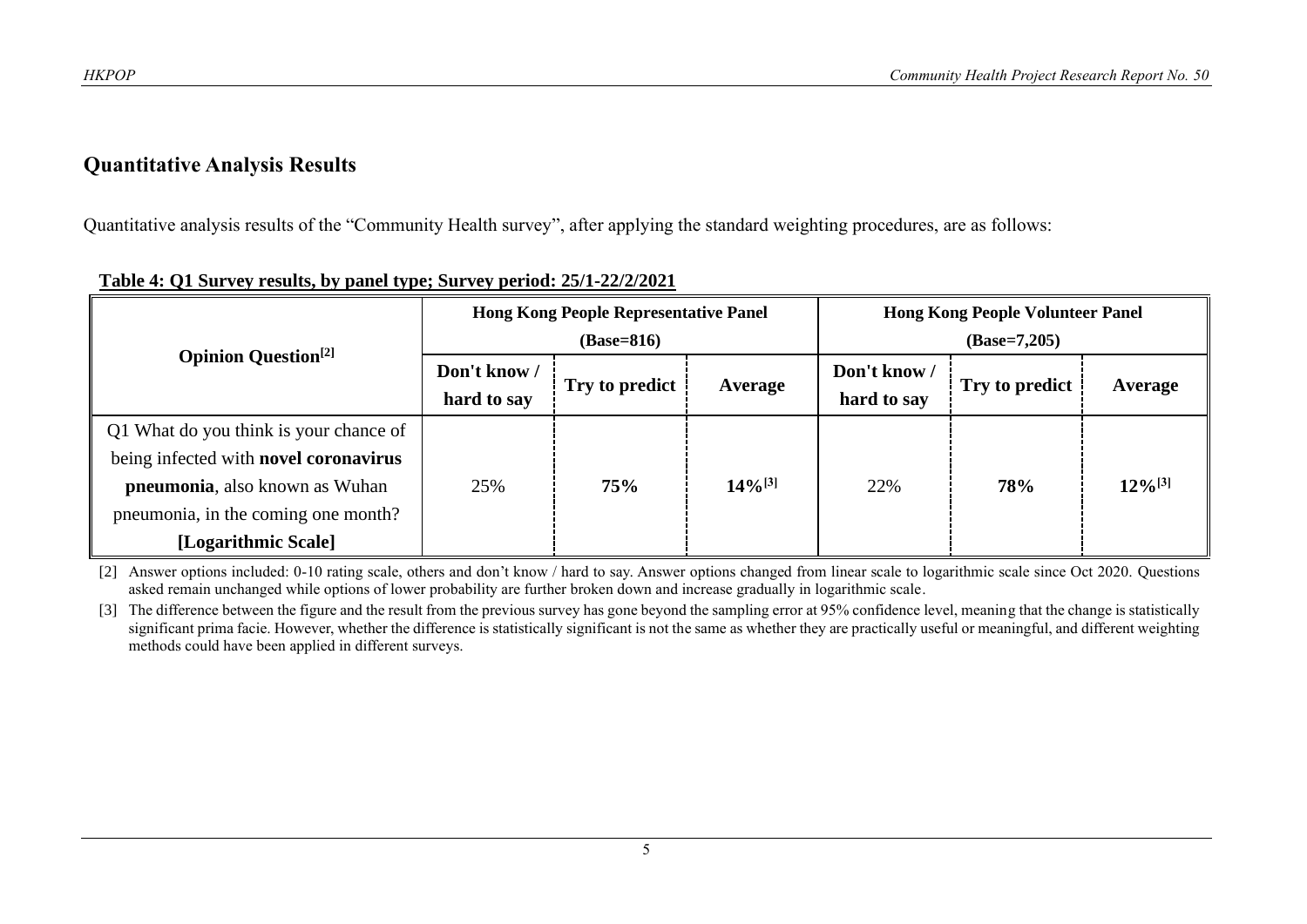#### **Chart** 1**: Q1 Combined Chart, by panel type**

# Assessment of the public's expected chance of COVID-19 infection

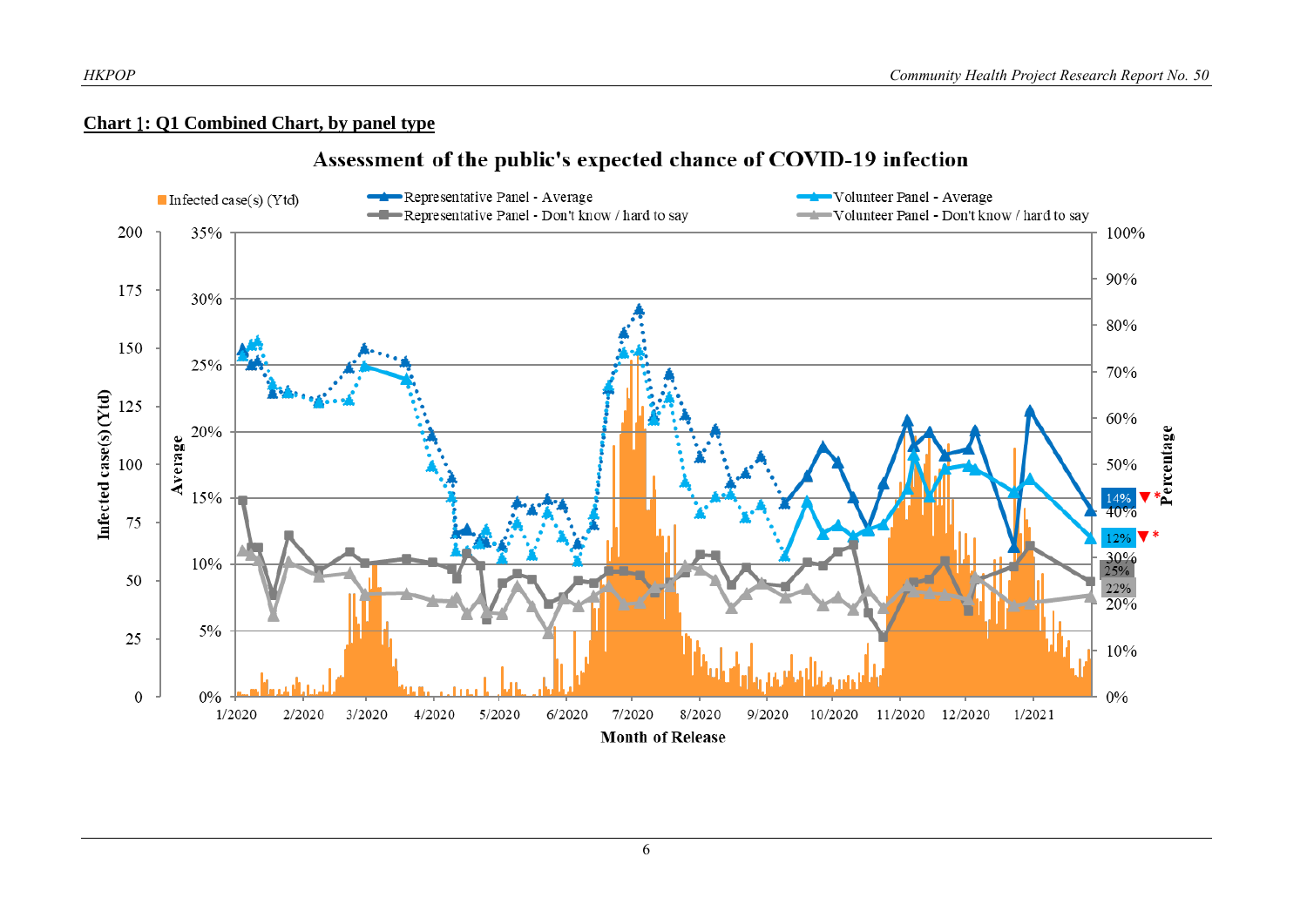| Table 5: Q2 Survey results, by panel type; Survey period: 25/1-22/2/2021 |
|--------------------------------------------------------------------------|
|--------------------------------------------------------------------------|

|                                        |                  |                  | Hong Kong People Representative Panel (Base=814) |                     | Hong Kong People Volunteer Panel (Base=7,203) |                  |                       |              |
|----------------------------------------|------------------|------------------|--------------------------------------------------|---------------------|-----------------------------------------------|------------------|-----------------------|--------------|
| <b>Opinion Question</b> <sup>[4]</sup> | <b>Satisfied</b> | <b>Half-half</b> | <b>Dissatisfied</b>                              | Mean <sup>[5]</sup> | <b>Satisfied</b>                              | <b>Half-half</b> | <b>Dissatisfied</b>   | $Mean^{[5]}$ |
| Q2 How satisfied or dissatisfied are   |                  |                  |                                                  |                     |                                               |                  |                       |              |
| you with the government's              | $25\%^{[6]}$     | $7\%^{[6]}$      | 58%[6]                                           | $2.3^{[6]}$         | $22\%^{[6]}$                                  | $10\%^{[6]}$     | $67\%$ <sup>[6]</sup> | $2.1^{[6]}$  |
| performance in handling novel          |                  |                  |                                                  |                     |                                               |                  |                       |              |
| coronavirus pneumonia?                 |                  |                  |                                                  |                     |                                               |                  |                       |              |

[4] Answer options included: very much satisfied, somewhat satisfied, half-half, somewhat dissatisfied, very much dissatisfied and don't know / hard to say.

[5] The mean value is calculated by quantifying all individual responses into 1, 2, 3, 4, 5 marks according to their degree of positive level, where 1 is the lowest and 5 the highest, and then calculate the sample mean.

[6] The difference between the figure and the result from the previous survey has gone beyond the sampling error at 95% confidence level, meaning that the change is statistically significant prima facie. However, whether the difference is statistically significant is not the same as whether they are practically useful or meaningful, and different weighting methods could have been applied in different surveys.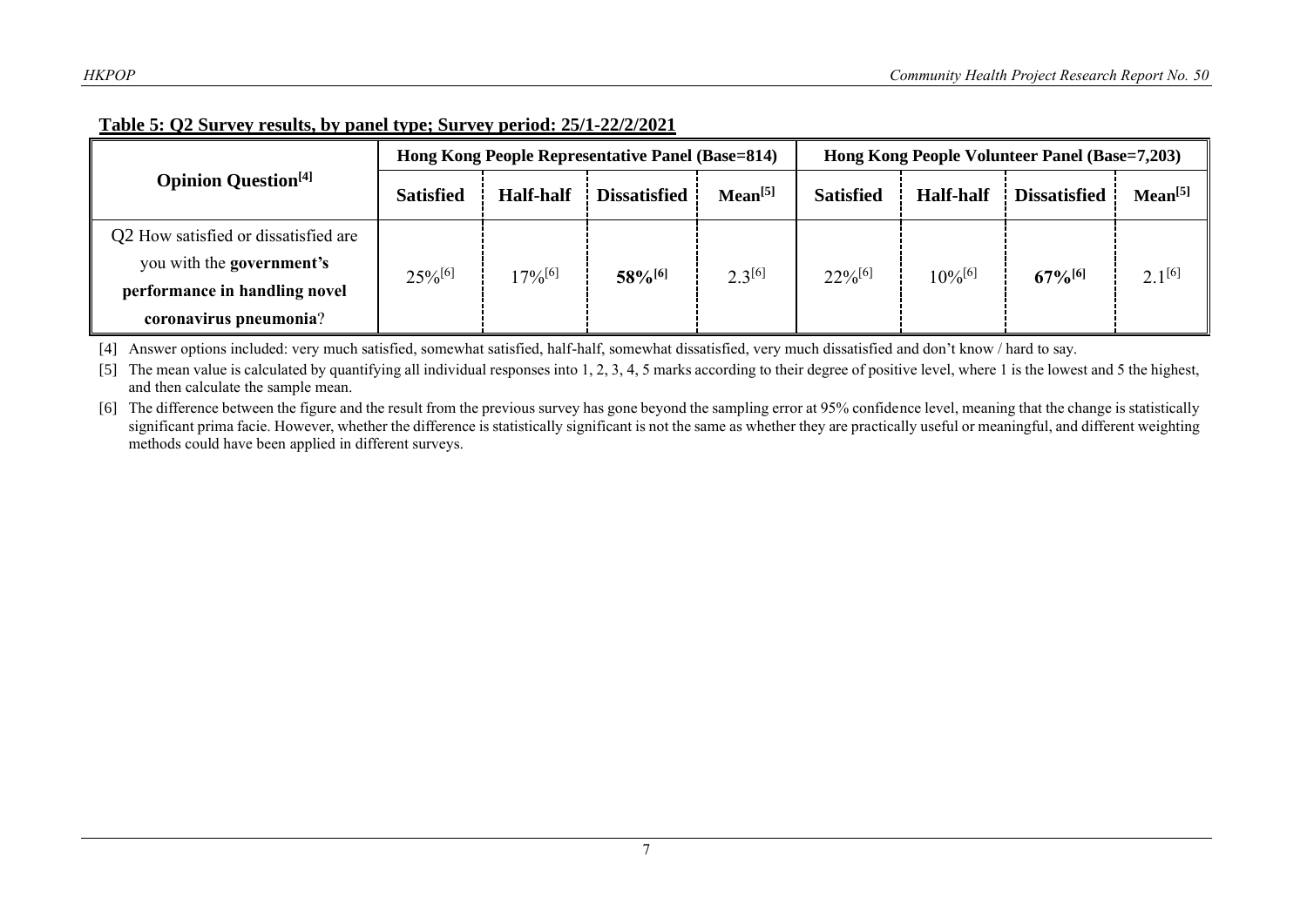## **Chart 2: Q2 Combined Chart, by panel type**

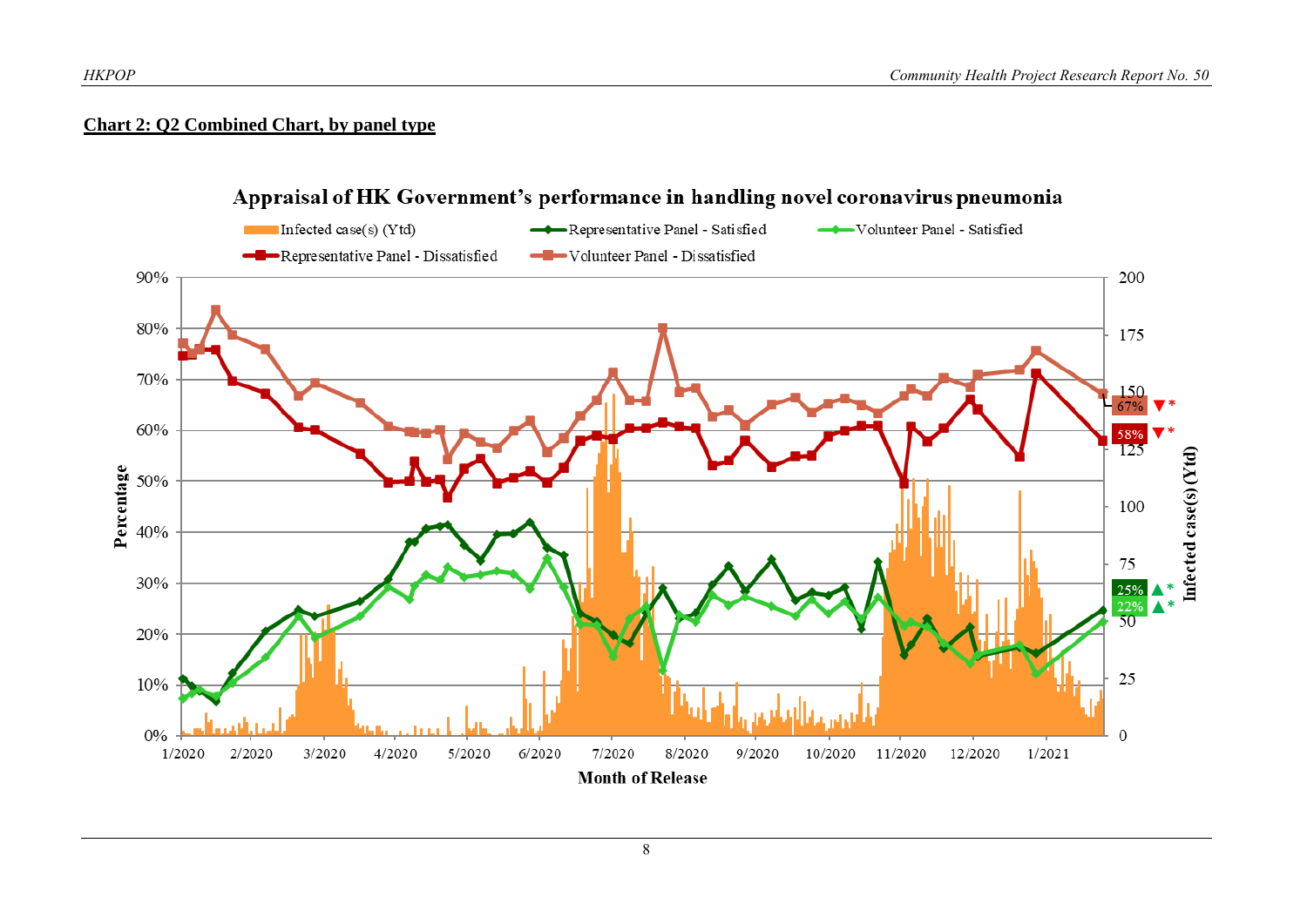# **Appendices**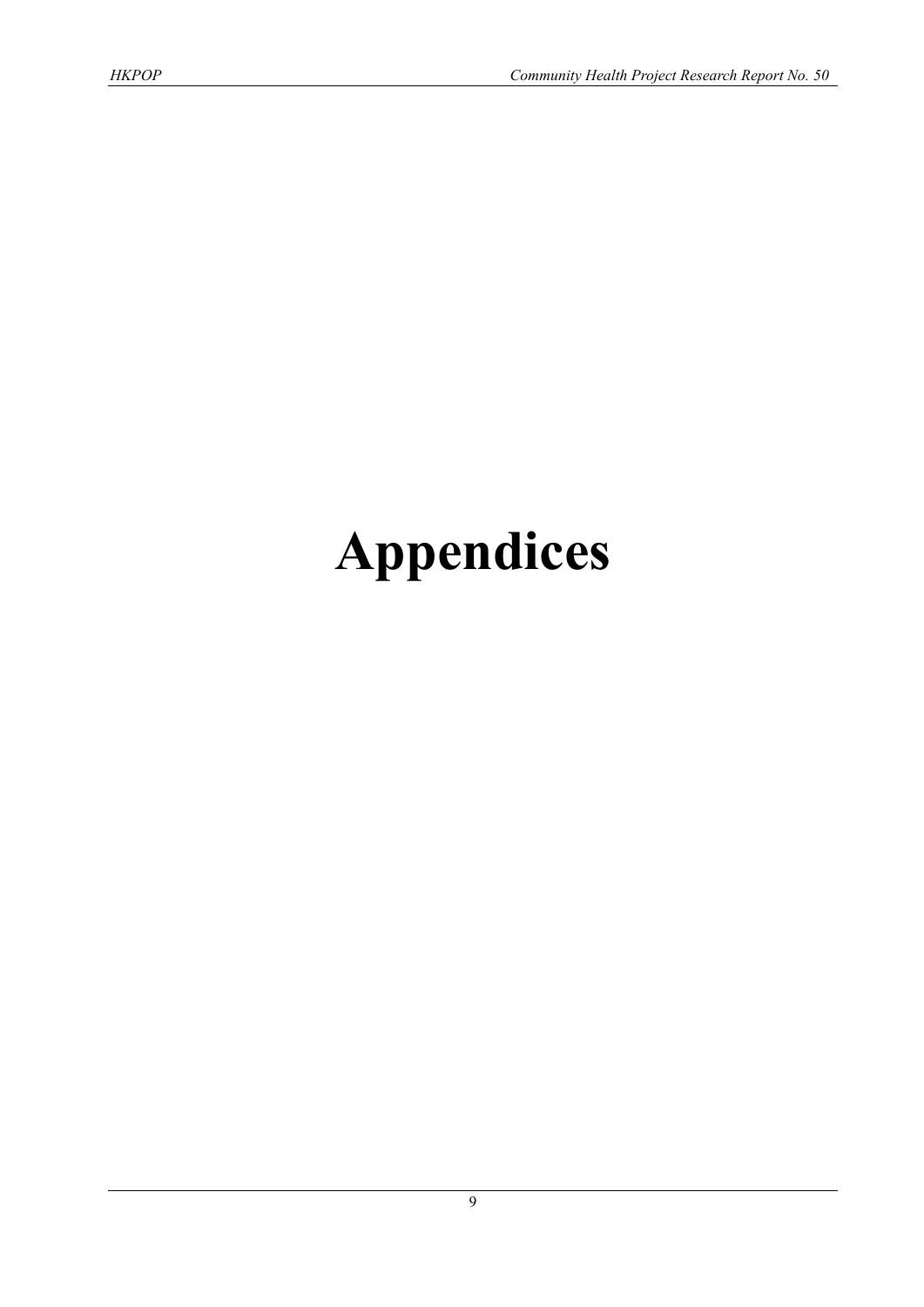# **Appendix 1: Demographic profile of respondents**

| Gender:           | Hong Kong People Representative Panel |            |      |                 | Hong Kong People Volunteer Panel |            |        |                 |  |
|-------------------|---------------------------------------|------------|------|-----------------|----------------------------------|------------|--------|-----------------|--|
|                   |                                       | Raw sample |      | Weighted sample |                                  | Raw sample |        | Weighted sample |  |
|                   | Freq                                  | %          | Freq | $\%$            | Freq                             | %          | Freq   | $\%$            |  |
| Male              | 513                                   | 62.9%      | 385  | 47.2%           | 3,649                            | 50.6%      | 3,398  | 47.1%           |  |
| Female            | 303                                   | 37.1%      | 431  | 52.8%           | 3,559                            | 49.3%      | 3,800  | 52.7%           |  |
| Other             |                                       | 0%         |      | 0%              | 6                                | 0.1%       | 17     | 0.2%            |  |
| Total             | 816                                   | 100.0%     | 816  | 100.0%          | 7,214                            | 100.0%     | 7,215  | 100.0%          |  |
| Missing $case(s)$ | $\boldsymbol{0}$                      |            |      |                 |                                  |            | $\leq$ |                 |  |

| Age:              |                |            |                  | Hong Kong People Representative Panel<br>Hong Kong People Volunteer Panel |       |            |       |                 |  |
|-------------------|----------------|------------|------------------|---------------------------------------------------------------------------|-------|------------|-------|-----------------|--|
|                   |                | Raw sample |                  | Weighted sample                                                           |       | Raw sample |       | Weighted sample |  |
|                   | Freq           | %          | Freq             | %                                                                         | Freq  | %          | Freq  | %               |  |
| $12 - 29$         | 81             | 9.9%       | 165              | 20.2%                                                                     | 1,161 | 16.1%      | 1,452 | 20.1%           |  |
| $30 - 39$         | 146            | 17.9%      | 128              | 15.6%                                                                     | 1,733 | 24.1%      | 1,124 | 15.6%           |  |
| $40 - 49$         | 154            | 18.9%      | 133              | 16.3%                                                                     | 1,825 | 25.4%      | 1,175 | 16.3%           |  |
| $50 - 59$         | 220            | 27.0%      | 152              | 18.6%                                                                     | 1,616 | 22.5%      | 1,338 | 18.6%           |  |
| 60 or above       | 215            | 26.3%      | 239              | 29.2%                                                                     | 859   | 11.9%      | 2,118 | 29.4%           |  |
| Total             | 816            | 100.0%     | 816              | 100.0%                                                                    | 7,194 | 100.0%     | 7,205 | 100.0%          |  |
| Missing $case(s)$ | $\overline{0}$ |            | $\boldsymbol{0}$ |                                                                           | 21    |            | 10    |                 |  |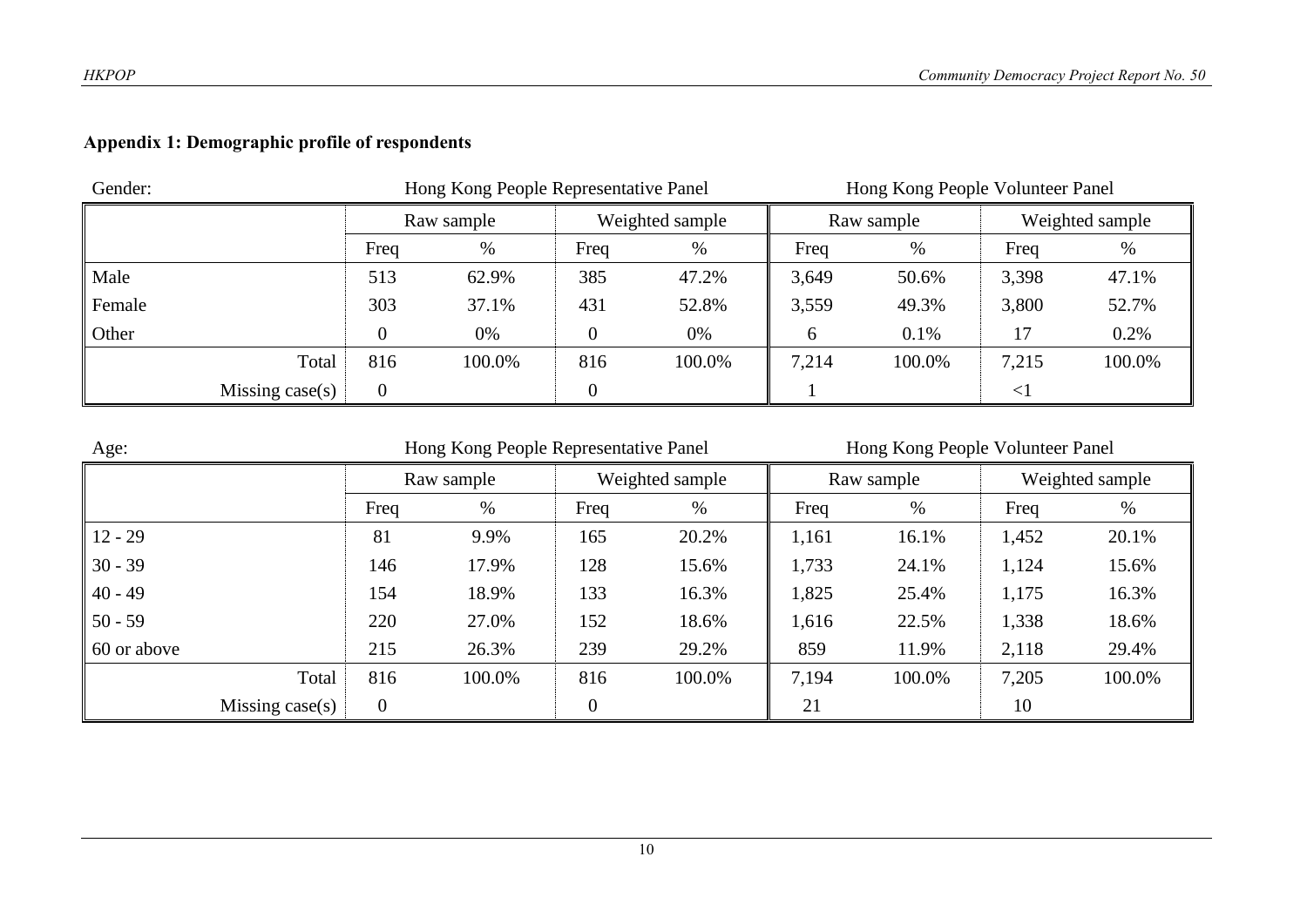| <b>Education attainment:</b> | Hong Kong People Representative Panel |        |      | Hong Kong People Volunteer Panel |       |            |       |                 |  |
|------------------------------|---------------------------------------|--------|------|----------------------------------|-------|------------|-------|-----------------|--|
|                              | Raw sample                            |        |      | Weighted sample                  |       | Raw sample |       | Weighted sample |  |
|                              | Freq                                  | %      | Freq | $\%$                             | Freq  | %          | Freq  | $\%$            |  |
| Primary or below             |                                       | 0.4%   | 8    | 1.0%                             | 14    | 0.2%       |       | 0.1%            |  |
| Secondary                    | 205                                   | 25.4%  | 205  | 25.7%                            | 1,064 | 15.4%      | 824   | 13.6%           |  |
| Tertiary or above            | 600                                   | 74.3%  | 587  | 73.3%                            | 5,852 | 84.4%      | 5,250 | 86.3%           |  |
| Total                        | 808                                   | 100.0% | 801  | 100.0%                           | 6,930 | 100.0%     | 6,083 | 100.0%          |  |
| Missing case(s)              | 8                                     |        | 15   |                                  | 285   |            | 1,132 |                 |  |

| Occupation:                | Hong Kong People Representative Panel |            |      |                 | Hong Kong People Volunteer Panel |            |                 |        |  |
|----------------------------|---------------------------------------|------------|------|-----------------|----------------------------------|------------|-----------------|--------|--|
|                            |                                       | Raw sample |      | Weighted sample |                                  | Raw sample | Weighted sample |        |  |
|                            | Freq                                  | %          | Freq | $\%$            | Freq                             | %          | Freq            | $\%$   |  |
| Administrators and         | 286                                   | 35.4%      | 280  | 34.8%           | 2,774                            | 40.1%      | 2,130           | 35.1%  |  |
| professionals              |                                       |            |      |                 |                                  |            |                 |        |  |
| Clerks and service workers | 179                                   | 22.1%      | 175  | 21.8%           | 1,856                            | 26.8%      | 1,108           | 18.2%  |  |
| Workers                    | 28                                    | 3.5%       | 24   | 3.0%            | 164                              | 2.4%       | 82              | 1.3%   |  |
| Students                   | 19                                    | 2.3%       | 44   | 5.4%            | 288                              | 4.2%       | 566             | 9.3%   |  |
| Home-makers / housewives   | 36                                    | 4.4%       | 31   | 3.9%            | 316                              | 4.6%       | 223             | 3.7%   |  |
| Others                     | 261                                   | 32.3%      | 251  | 31.2%           | 1,520                            | 22.0%      | 1,966           | 32.4%  |  |
| Total                      | 809                                   | 100.0%     | 806  | 100.0%          | 6,918                            | 100.0%     | 6,074           | 100.0% |  |
| Missing $case(s)$          |                                       |            | 10   |                 | 297                              |            | 1,141           |        |  |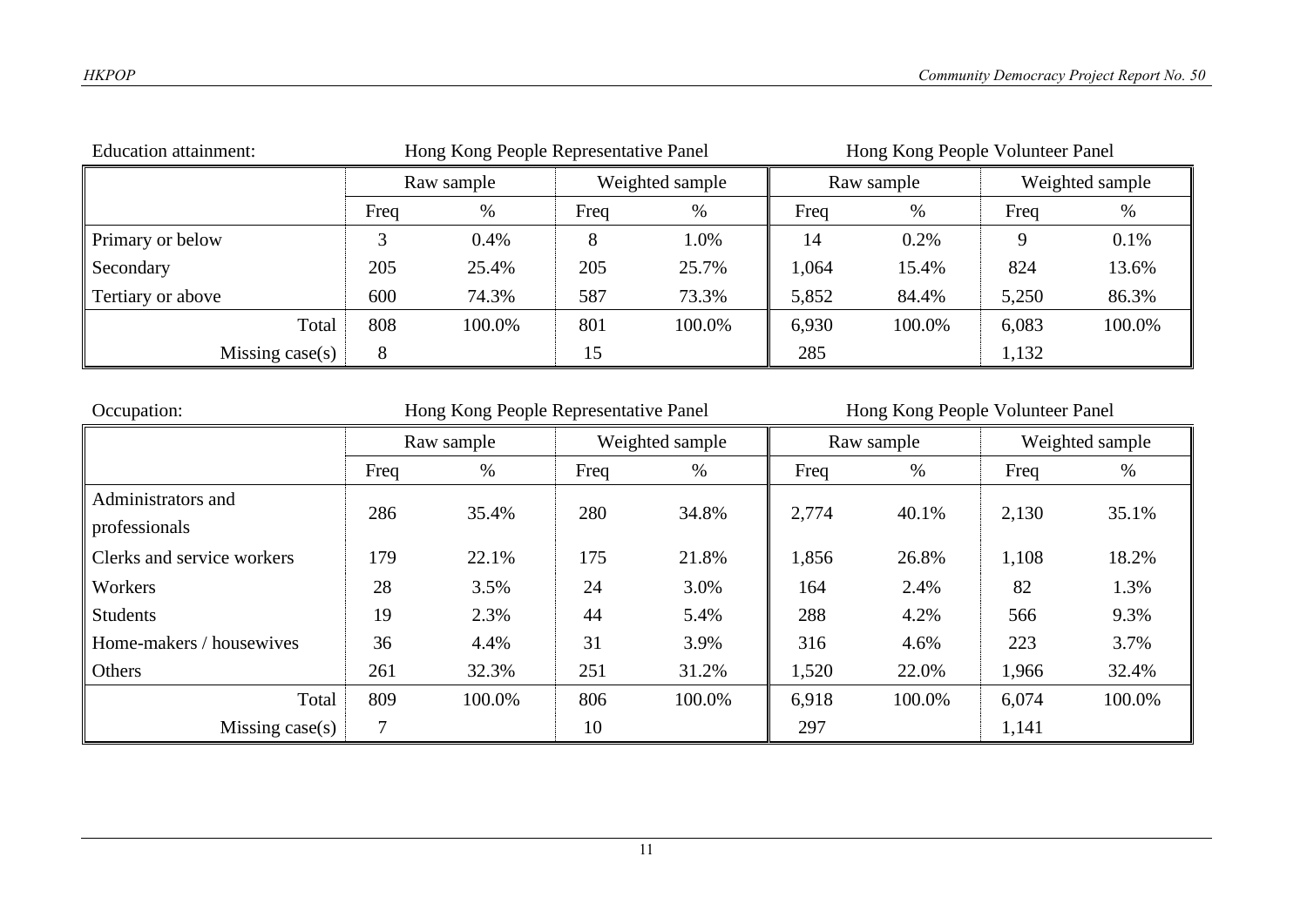| District:         | Hong Kong People Volunteer Panel<br>Hong Kong People Representative Panel |            |      |                 |       |            |       |                 |
|-------------------|---------------------------------------------------------------------------|------------|------|-----------------|-------|------------|-------|-----------------|
|                   |                                                                           | Raw sample |      | Weighted sample |       | Raw sample |       | Weighted sample |
|                   | Freq                                                                      | $\%$       | Freq | $\%$            | Freq  | $\%$       | Freq  | $\%$            |
| Central & Western | 28                                                                        | 3.9%       | 24   | 3.3%            | 308   | 4.3%       | 232   | 3.3%            |
| Wan Chai          | 11                                                                        | 1.5%       | 18   | 2.5%            | 169   | 2.4%       | 174   | 2.4%            |
| Eastern           | 85                                                                        | 11.8%      | 53   | 7.4%            | 711   | 10.0%      | 522   | 7.4%            |
| Southern          | 29                                                                        | 4.0%       | 26   | 3.6%            | 274   | 3.9%       | 252   | 3.6%            |
| Yau Tsim Mong     | 29                                                                        | 4.0%       | 32   | 4.4%            | 285   | 4.0%       | 313   | 4.4%            |
| Sham Shui Po      | 29                                                                        | 4.0%       | 40   | 5.5%            | 373   | 5.2%       | 392   | 5.5%            |
| Kowloon City      | 42                                                                        | 5.8%       | 41   | 5.7%            | 367   | 5.2%       | 400   | 5.6%            |
| Wong Tai Sin      | 27                                                                        | 3.8%       | 41   | 5.7%            | 392   | 5.5%       | 402   | 5.7%            |
| Kwun Tong         | 68                                                                        | 9.5%       | 66   | 9.2%            | 501   | 7.0%       | 659   | 9.3%            |
| Tsuen Wan         | 40                                                                        | 5.6%       | 30   | 4.2%            | 356   | 5.0%       | 298   | 4.2%            |
| Tuen Mun          | 52                                                                        | 7.2%       | 48   | 6.7%            | 450   | 6.3%       | 473   | 6.7%            |
| Yuen Long         | 55                                                                        | 7.6%       | 62   | 8.6%            | 459   | 6.5%       | 626   | 8.8%            |
| North             | 14                                                                        | 1.9%       | 30   | 4.2%            | 229   | 3.2%       | 296   | 4.2%            |
| Tai Po            | 30                                                                        | 4.2%       | 30   | 4.1%            | 331   | 4.7%       | 293   | 4.1%            |
| Sai Kung          | 41                                                                        | 5.7%       | 46   | 6.4%            | 570   | 8.0%       | 457   | 6.4%            |
| Sha Tin           | 82                                                                        | 11.4%      | 67   | 9.3%            | 802   | 11.3%      | 657   | 9.2%            |
| Kwai Tsing        | 43                                                                        | 6.0%       | 49   | 6.8%            | 374   | 5.3%       | 481   | 6.8%            |
| Islands           | 14                                                                        | 1.9%       | 18   | 2.5%            | 160   | 2.3%       | 174   | 2.5%            |
| Total             | 719                                                                       | 100.0%     | 719  | 100.0%          | 7,111 | 100.0%     | 7,100 | 100.0%          |
| Missing $case(s)$ | 97                                                                        |            | 97   |                 | 104   |            | 115   |                 |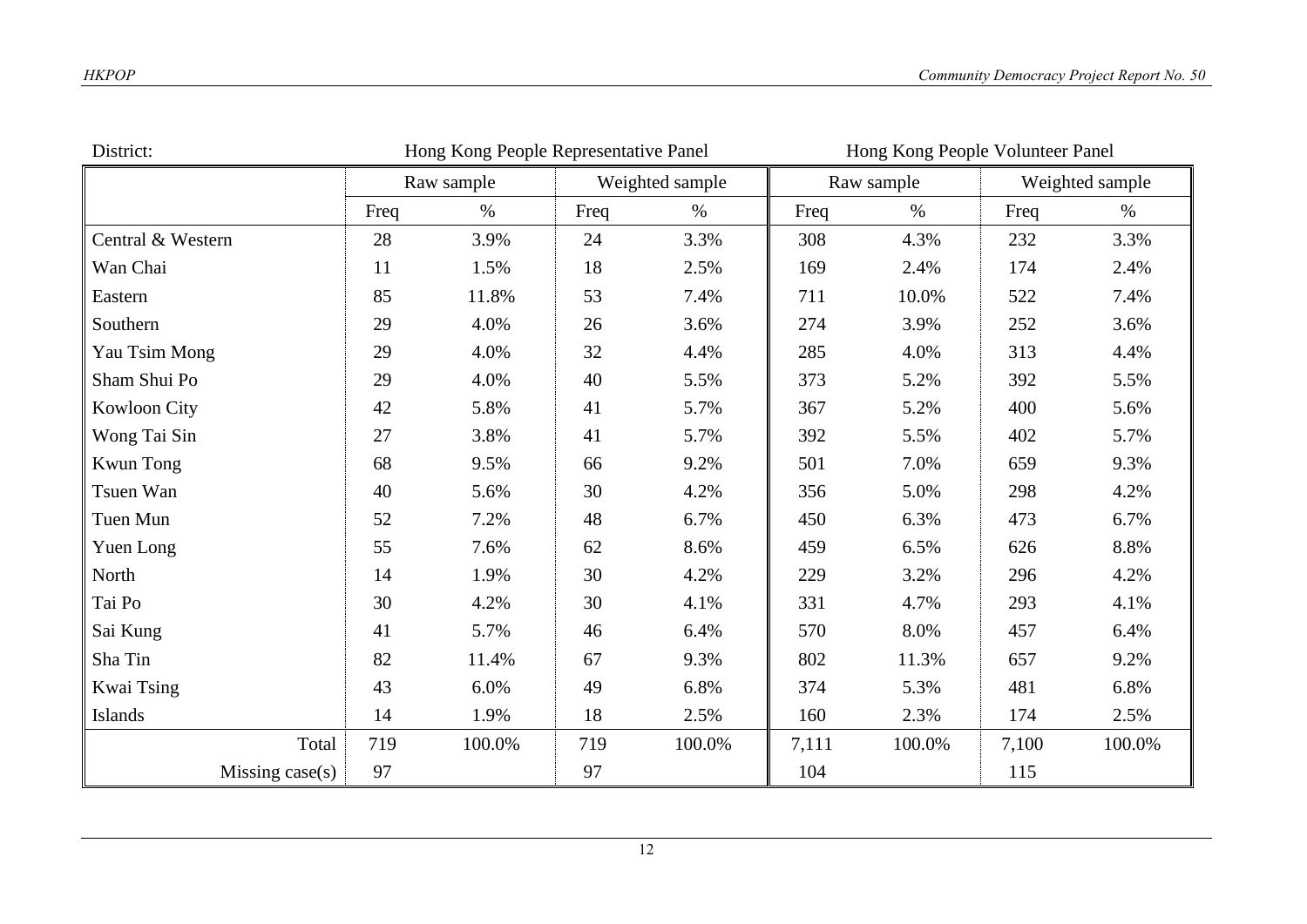| Political inclination: *           | Hong Kong People Representative Panel |                                       |      |                 | Hong Kong People Volunteer Panel |                                  |       |                 |  |
|------------------------------------|---------------------------------------|---------------------------------------|------|-----------------|----------------------------------|----------------------------------|-------|-----------------|--|
|                                    |                                       | Raw sample                            |      | Weighted sample | Raw sample                       |                                  |       | Weighted sample |  |
|                                    | Freq                                  | $\%$                                  | Freq | $\%$            | Freq                             | $\%$                             | Freq  | $\%$            |  |
| Pro-democracy camp                 | 396                                   | 48.6%                                 | 197  | 24.2%           | 3,488                            | 50.4%                            | 1,868 | 30.7%           |  |
| Pro-establishment camp             | 24                                    | 2.9%                                  | 87   | 10.7%           | 35                               | 0.5%                             | 500   | 8.2%            |  |
| Localist                           | 193                                   | 23.7%                                 | 98   | 12.1%           | 2,742                            | 39.6%                            | 1,077 | 17.7%           |  |
| Centrist                           | 65                                    | 8.0%                                  | 122  | 15.0%           | 159                              | 2.3%                             | 913   | 15.0%           |  |
| Others                             | 5                                     | 0.6%                                  | 17   | 2.0%            | 78                               | 1.1%                             | 148   | 2.4%            |  |
| No political inclination /         |                                       |                                       |      |                 |                                  |                                  |       |                 |  |
| politically neutral / don't belong | 116                                   | 14.3%                                 | 260  | 32.0%           | 316                              | 4.6%                             | 1,236 | 20.3%           |  |
| to any camp                        |                                       |                                       |      |                 |                                  |                                  |       |                 |  |
| Don't know / hard to say           | 15                                    | 1.8%                                  | 33   | 4.0%            | 109                              | 1.6%                             | 341   | 5.6%            |  |
| Total                              | 814                                   | 100.0%                                | 813  | 100.0%          | 6,927                            | 100.0%                           | 6,083 | 100.0%          |  |
| Missing $case(s)$                  | $\overline{2}$                        |                                       | 3    |                 | 288                              |                                  | 1,132 |                 |  |
| Voted political camp: *            |                                       | Hong Kong People Representative Panel |      |                 |                                  | Hong Kong People Volunteer Panel |       |                 |  |
|                                    |                                       | Raw sample                            |      | Weighted sample |                                  | Raw sample                       |       | Weighted sample |  |
|                                    | Freq                                  | $\%$                                  | Freq | $\%$            | Freq                             | $\%$                             | Freq  | $\%$            |  |
| Democratic                         | 562                                   | 68.9%                                 | 188  | 23.1%           | 6,430                            | 89.7%                            | 1,854 | 25.8%           |  |
| Non-democratic                     | 69                                    | 8.5%                                  | 271  | 33.2%           | 83                               | 1.2%                             | 1,513 | 21.1%           |  |
| Did not vote / blank vote / void   |                                       |                                       |      |                 |                                  |                                  |       |                 |  |
| vote / don't know / hard to say /  | 167                                   | 20.5%                                 | 297  | 36.4%           | 525                              | 7.3%                             | 2,944 | 41.0%           |  |
| refuse to answer                   |                                       |                                       |      |                 |                                  |                                  |       |                 |  |
| Not a registered voter             | 18                                    | 2.2%                                  | 59   | 7.2%            | 132                              | 1.8%                             | 871   | 12.1%           |  |
| Total                              | 816                                   | 100.0%                                | 816  | 100.0%          | 7,170                            | 100.0%                           | 7,182 | 100.0%          |  |

\* (Only for respondents aged 18 or above or refuse to answer age)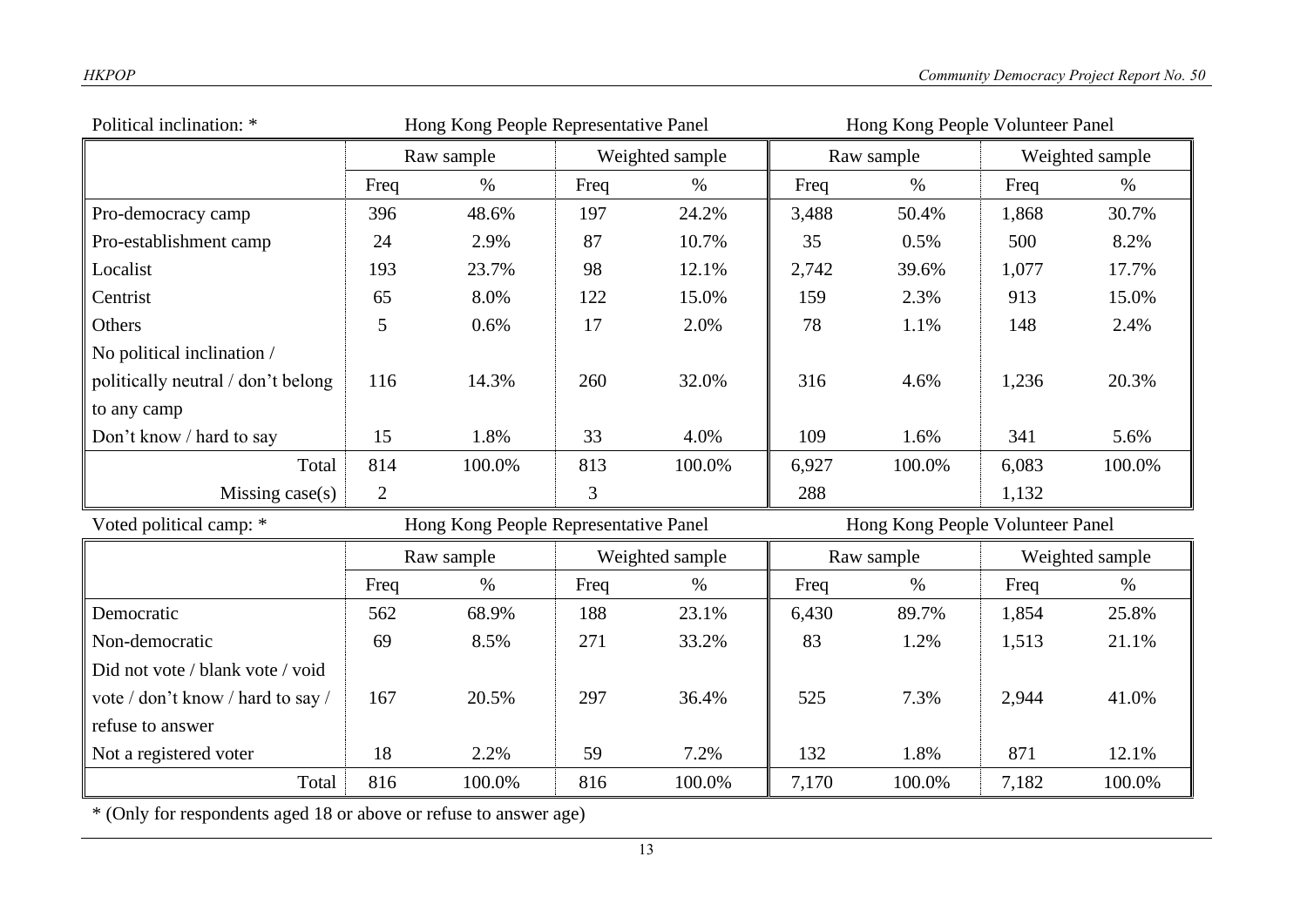# **Appendix 2: Contact Information**

|                         | Hong Kong People Representative Panel | Hong Kong People Volunteer Panel |
|-------------------------|---------------------------------------|----------------------------------|
| Total valid samples     | 816                                   | 7,215                            |
| Survey period           | 25/1-22/2/2021                        | 25/1-22/2/2021                   |
| Success rate            | 9.2%                                  | 8.3%                             |
| Questionnaires sent out | 8,849                                 | 87,237                           |
| Questionnaires received | 1,287                                 | 11,040                           |
| Ineligible samples      | 3                                     | 154                              |
| Invalid samples         | 452                                   | 3543                             |
| Incomplete samples      | 16                                    | 128                              |
| Standard error          | 1.8%                                  | 0.6%                             |
| Sampling error          | 3.4%                                  | 1.2%                             |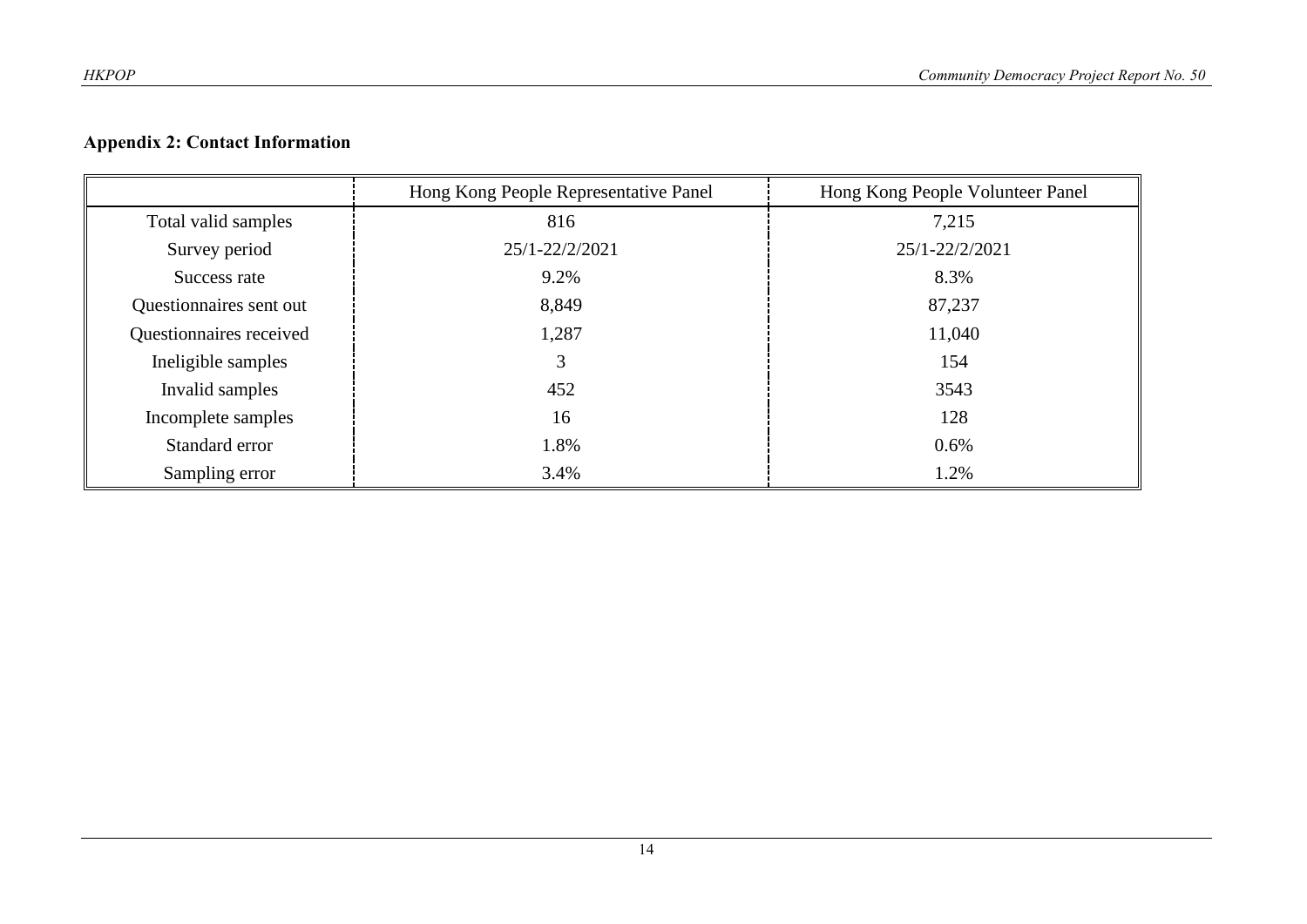# **Appendix 3: Quantitative analyses**

| Q1 What do you think is your chance of being infected with the        |                     | Hong Kong People Representative Panel |     |                             | Hong Kong People Volunteer Panel |             |           |                |         |
|-----------------------------------------------------------------------|---------------------|---------------------------------------|-----|-----------------------------|----------------------------------|-------------|-----------|----------------|---------|
| Coronavirus disease, also known as Wuhan pneumonia, in the coming one |                     | Frequencies                           |     | Percentages<br>$(Base=816)$ |                                  | Frequencies |           | Percentages    |         |
| month? [Logarithmic Scale]                                            |                     |                                       |     |                             |                                  |             |           | $(Base=7,173)$ |         |
| 0% chance (Certainly not)                                             |                     | 68                                    |     | 8.3%                        |                                  | 577         |           | 8.0%           |         |
| 0.001% chance (1 in 100,000)                                          |                     | 57                                    |     | 7.0%                        |                                  | 667         |           | 9.3%           |         |
| 0.01% chance (1 in 10,000)                                            |                     | 64                                    |     | 7.8%                        |                                  | 635         |           | 8.9%           |         |
| 0.1% chance $(1 \text{ in } 1,000)$                                   |                     | 46                                    |     | 5.6%                        |                                  | 275         |           | 3.8%           |         |
| 1% chance (1 in 100)                                                  |                     | 75                                    |     | 9.2%                        |                                  | 533         |           | 7.4%           |         |
| 5% chance (1 in 20)                                                   |                     | 23                                    |     | 2.8%                        |                                  | 474         |           | 6.6%           |         |
| 10% chance (1 in 10)                                                  | <b>Small</b> chance | 96                                    | 326 | 11.8%                       | ${64.4%$                         | 1,013       |           | 14.1%          | }69.9%  |
| 15% chance                                                            |                     | 5                                     |     | 0.6%                        |                                  | 130         | ${5,017}$ | 1.8%           |         |
| 20% chance                                                            |                     | 33                                    |     | 4.0%                        |                                  | 237         |           | 3.3%           |         |
| 25% chance                                                            |                     | 11                                    |     | 1.3%                        |                                  | 97          |           | 1.4%           |         |
| 30% chance                                                            |                     | 29                                    |     | 3.6%                        |                                  | 254         |           | 3.5%           |         |
| 35% chance                                                            |                     | 12                                    |     | 1.5%                        |                                  | 5           |           | 0.1%           |         |
| 40% chance                                                            |                     | $\boldsymbol{7}$                      |     | 0.9%                        |                                  | 108         |           | 1.5%           |         |
| 45% chance                                                            |                     | $\boldsymbol{0}$                      |     | 0%                          |                                  | 11          |           | 0.2%           |         |
| 50% chance                                                            |                     |                                       | 48  |                             | 5.9%                             | 449         |           | 6.3%           |         |
| 60% chance                                                            |                     | 6                                     |     | 0.8%                        |                                  | 50          |           | 0.7%           |         |
| 70% chance                                                            |                     | $8\,$                                 |     | 1.0%                        |                                  | 48          |           | 0.7%           |         |
| 80% chance                                                            | }Large chance       | 11                                    | 31  | 1.3%                        | }3.9%                            | 16          | 139       | 0.2%           | $1.9\%$ |
| 90% chance                                                            |                     | $\mathfrak{Z}$                        |     | 0.4%                        |                                  | 10          |           | 0.1%           |         |
| 100% chance (Certainly will)                                          |                     | 3                                     |     | 0.4%                        |                                  | 14          |           | 0.2%           |         |
| Others                                                                |                     |                                       | 8   |                             | 1.0%                             |             | 5         |                | 0.1%    |
| Don't know / hard to say                                              |                     | 202                                   |     | 24.8%                       |                                  | 1,563       |           | 21.8%          |         |
| Total                                                                 |                     |                                       | 816 |                             | 100.0%                           |             | 7,173     |                | 100.0%  |
| Mean                                                                  |                     |                                       |     |                             | 14.1%                            |             |           | 12.0%          |         |
| Standard error of mean                                                |                     |                                       |     |                             | 0.9%                             |             |           |                | 0.2%    |
| Median                                                                |                     |                                       |     |                             | 1.0%                             |             |           | 5.0%           |         |
| Refuse to answer                                                      |                     |                                       |     |                             | $\boldsymbol{\mathit{0}}$        |             |           |                | 42      |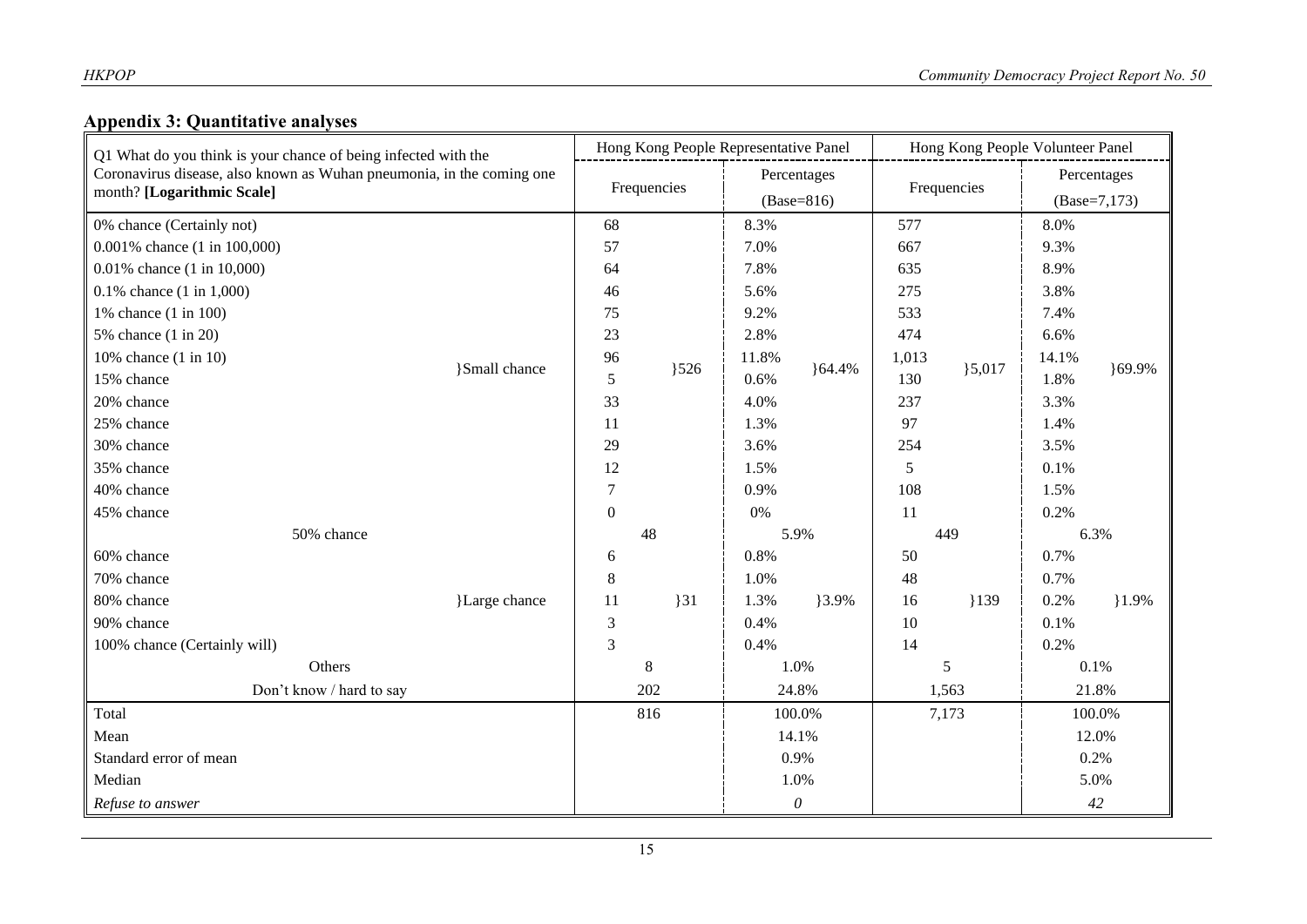| Q2 How satisfied or dissatisfied are you with the government's<br>performance in handling novel coronavirus pneumonia? |                     | Hong Kong People Representative Panel |         |                             | Hong Kong People Volunteer Panel |             |           |                |            |
|------------------------------------------------------------------------------------------------------------------------|---------------------|---------------------------------------|---------|-----------------------------|----------------------------------|-------------|-----------|----------------|------------|
|                                                                                                                        |                     | Frequencies                           |         | Percentages<br>$(Base=815)$ |                                  | Frequencies |           | Percentages    |            |
|                                                                                                                        |                     |                                       |         |                             |                                  |             |           | $(Base=7,210)$ |            |
| Very much satisfied                                                                                                    | <b>Satisfied</b>    | 22                                    | $\{201$ | 2.7%                        | $\{24.7\%$                       | 504         | 1,617     | 7.0%           | ${22.4\%}$ |
| Somewhat satisfied                                                                                                     |                     | 179                                   |         | 22.0%                       |                                  | 1,113       |           | 15.4%          |            |
| Half-half                                                                                                              |                     | 139                                   |         |                             | 17.0%                            |             | 733       | 10.2%          |            |
| Somewhat dissatisfied                                                                                                  | <i>Dissatisfied</i> | 130                                   | }472    | 16.0%                       |                                  | 976         | ${4,846}$ | 13.5%          |            |
| Very much dissatisfied                                                                                                 |                     | 342                                   |         | 42.0%                       | }58.0%                           | 3,870       |           | 53.7%          | ${67.2\%}$ |
| Don't know / hard to say                                                                                               |                     | 3                                     |         | 0.4%                        |                                  | 15          |           | 0.2%           |            |
| Total                                                                                                                  |                     | 815                                   |         |                             | 100.0%                           |             | 7,210     | 100.0%         |            |
| Mean values                                                                                                            |                     |                                       |         |                             | 2.3                              |             |           | 2.1            |            |
| Standard error of mean                                                                                                 |                     |                                       |         |                             | < 0.1                            |             |           | < 0.1          |            |
| Median                                                                                                                 |                     |                                       |         |                             | 2.0                              |             |           | 1.0            |            |
| Refuse to answer                                                                                                       |                     |                                       |         |                             |                                  |             |           |                | 5          |
| Net value (Satisfied-Dissatisfied)                                                                                     |                     |                                       |         |                             | $-33.3%$                         |             |           | $-44.8\%$      |            |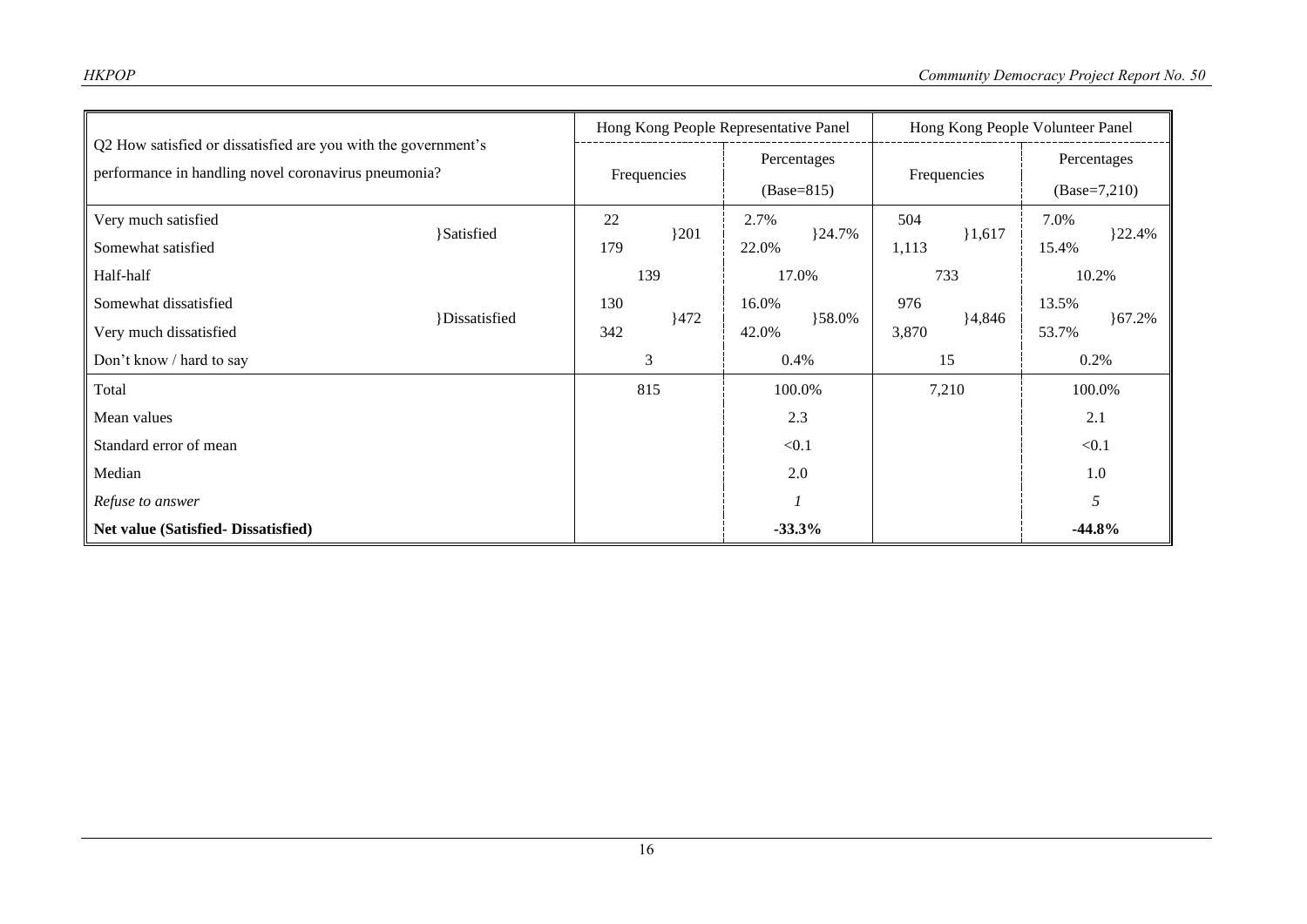# **Appendix 4: Sample count for each constituency (18 in total)**

| Rank           | <b>District Council</b> | <b>Hong Kong People Representative Panel</b> | <b>Hong Kong People Volunteer Panel</b> | <b>Total</b> |
|----------------|-------------------------|----------------------------------------------|-----------------------------------------|--------------|
|                | Sha Tin                 | 82                                           | 802                                     | 884          |
| $\overline{2}$ | Eastern                 | 85                                           | 711                                     | 796          |
| 3              | Sai Kung                | 41                                           | 570                                     | 611          |
| 4              | Kwun Tong               | 68                                           | 501                                     | 569          |
| 5              | Yuen Long               | 55                                           | 459                                     | 514          |
| 6              | Tuen Mun                | 52                                           | 450                                     | 502          |
| 7              | Wong Tai Sin            | $27\,$                                       | 392                                     | 419          |
| 8              | Kwai Tsing              | 43                                           | 374                                     | 417          |
| 9              | Kowloon City            | 42                                           | 367                                     | 409          |
| 10             | Sham Shui Po            | 29                                           | 373                                     | 402          |
| 11             | Tsuen Wan               | 40                                           | 356                                     | 396          |
| 12             | Tai Po                  | 30                                           | 331                                     | 361          |
| 13             | Central & Western       | 28                                           | 308                                     | 336          |
| 14             | Yau Tsim Mong           | 29                                           | 285                                     | 314          |
| 15             | Southern                | 29                                           | 274                                     | 303          |
| 16             | North                   | 14                                           | 229                                     | 243          |
| 17             | Wan Chai                | 11                                           | 169                                     | 180          |
| 18             | Islands                 | 14                                           | 160                                     | 174          |
|                | <b>Total</b>            | 719                                          | 7,111                                   | 7,830        |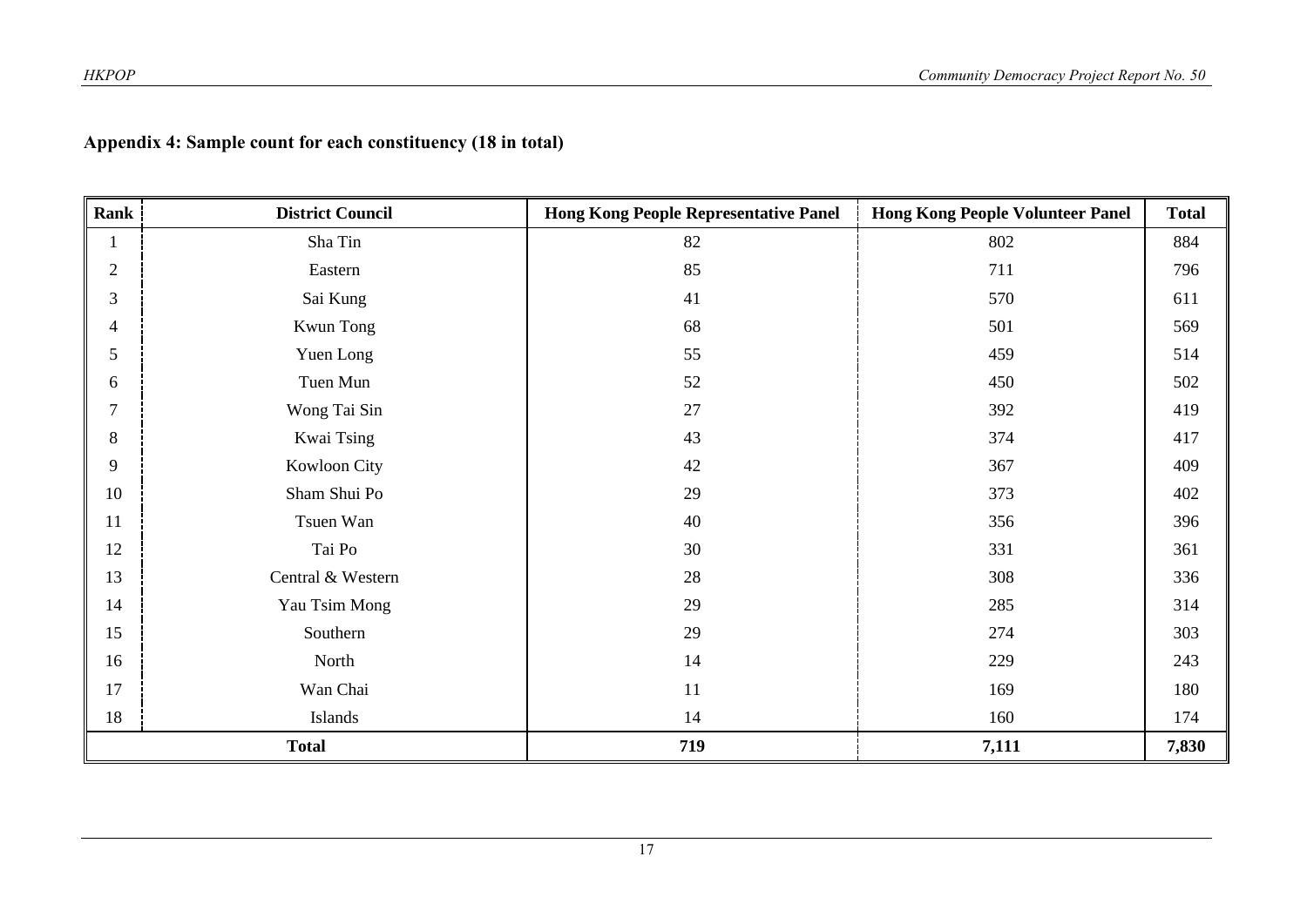# **Appendix 5: Survey questionnaire**

# **HKPORI: Community Health Survey**

Hong Kong Public Opinion Research Institute is politically neutral, we welcome different opinions. All personal data will be kept strictly confidential. You can fill in the questionnaire again at any time to express your latest views, and your last submission will be collated. For enquiries, please email us at panel@pori.hk.

Last updated: xxxx-xx-xx xx:xx

Tentative next update: xxxx-xx-xx

\*Required

## **(Registered member) Panel ID: \***

(Please do not alter the pre-filled ID)

 $\mathcal{L}_\text{max}$  , where  $\mathcal{L}_\text{max}$ 

 $\mathcal{L}_\text{max}$  , where  $\mathcal{L}_\text{max}$ 

**(Registered member) Invitation token: \***

(Please do not alter the pre-filled token)

#### **(New member) Please first register as a HKPOP Panel member at https://www.pori.hk/hkpop-panel \***

- $\bigcirc$  Already registered as a member earlier (Please go to the survey platform by clicking on the designated hyperlink sent to you by email)
- $\bigcirc$  Have just registered as a member
- Not yet registered as a member, and will register after completing the survey (Please note: Your response will be removed if you have not yet successfully registered as a member at the time of data analysis)

## **Eligibility Confirmation**

 $\mathcal{L}_\text{max}$ 

## **(New member)**

**Email used / will be used in registration: \***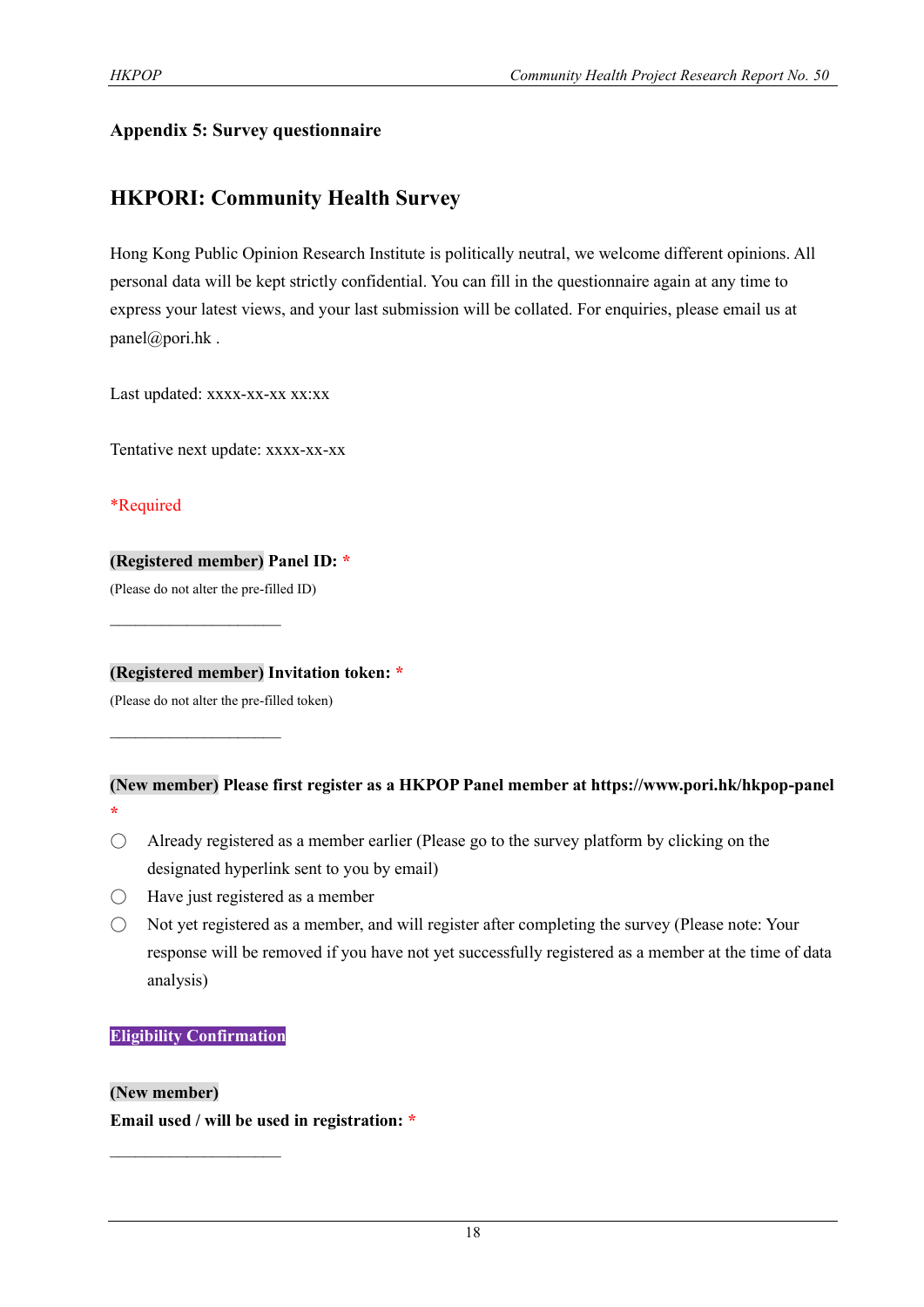#### **Are you a Hong Kong resident aged 12 or above? \***

- Yes
- No

**Opinion Questions**

# **How likely do you think it is that you will contract novel coronavirus pneumonia over the next one month?**

(Please select the closest answer. If you have another answer, please fill in the last item.)

- 0% chance (Certainly not)
- ◯ 0.001% chance (1 in 100,000)
- $\bigcirc$  0.01% chance (1 in 10,000)
- $\bigcirc$  0.1% chance (1 in 1,000)
- $\bigcirc$  1% chance (1 in 100)
- $\bigcirc$  5% chance (1 in 20)
- $\bigcirc$  10% chance (1 in 10)
- 15% chance
- 20% chance
- 25% chance
- 30% chance
- 35% chance
- $\bigcirc$  40% chance
- 45% chance
- 50% chance
- $\bigcirc$  60% chance
- 70% chance
- 80% chance
- 90% chance
- 100<sup>%</sup> chance (Certainly will)
- Don't know / hard to say
- $\bigcirc$  Other: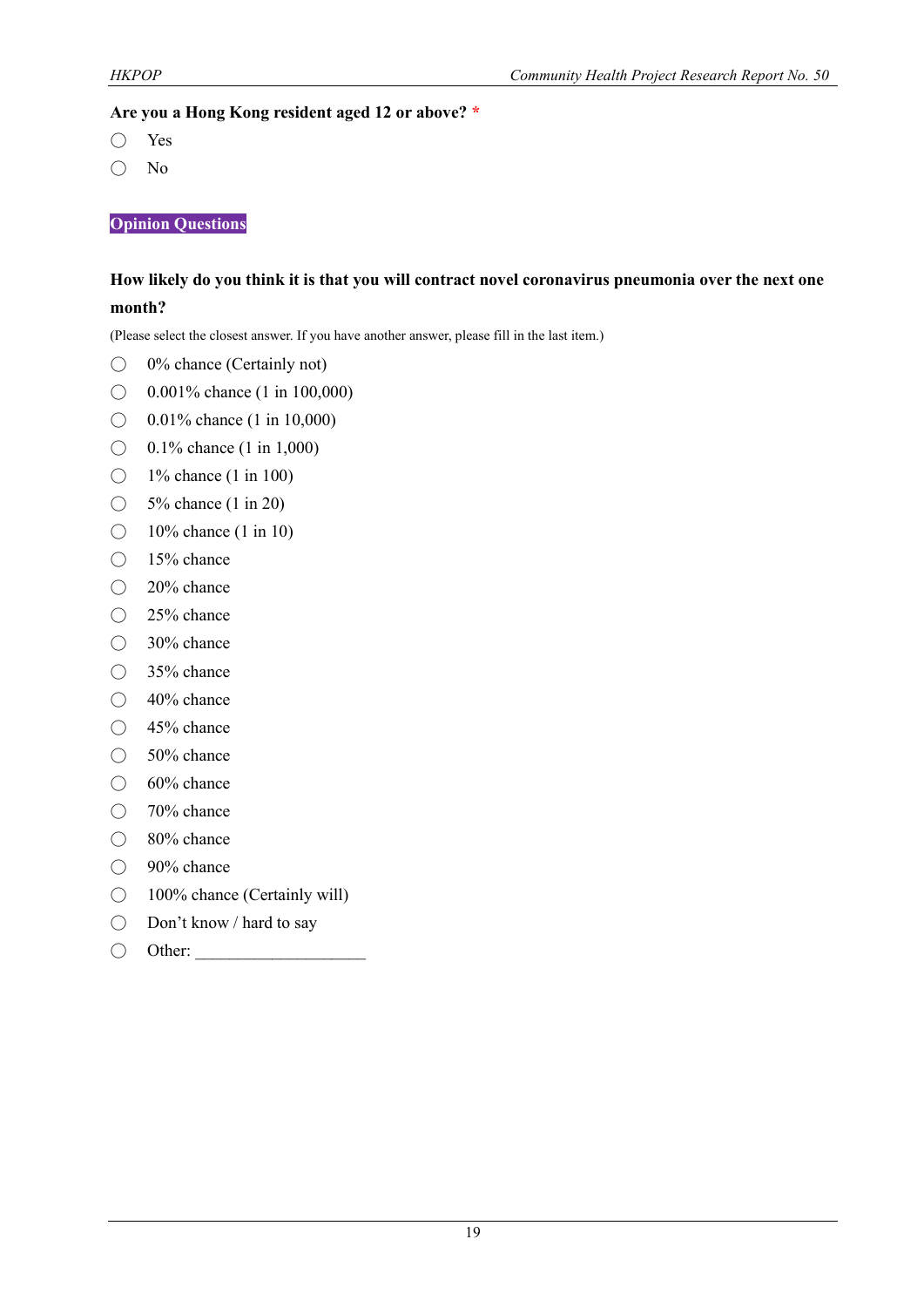#### **Opinion Questions**

**What do you think is the appropriate timing to completely lift the regulation prohibiting gatherings of more than a specific number of people in public places under the pandemic?**

(Please select the closest answer; If there is no suitable answer at all, please select "don't know / hard to say".)

- $\bigcirc$  Should completely lift the regulation prohibiting gatherings of more than a specific number of people in public places unconditionally  $\rightarrow$  Skip questions related to this regulation
- Number of recovered cases exceeds newly confirmed cases each day
- $\bigcirc$  Number of newly confirmed cases each day falls to a single digit
- No more newly confirmed local case
- No more newly confirmed local or imported case
- $\bigcirc$  No more newly confirmed local case in L consecutive days (Please input L in the next page)
- $\bigcirc$  No more newly confirmed local and imported case in N consecutive days (Please input N in the next page)
- Don't know / hard to say

#### **Opinion Questions**

**How many consecutive days (the value of L mentioned before) with no more newly confirmed local case do you think there should be before it is appropriate to completely lift the regulation prohibiting gatherings of more than a specific number of people in public places?**

#### **Opinion Questions**

 $\mathcal{L}_\text{max}$  , where  $\mathcal{L}_\text{max}$ 

**How many consecutive days (the value of N mentioned before) with no more newly confirmed local and imported case do you think there should be before it is appropriate to completely lift the regulation prohibiting gatherings of more than a specific number of people in public places?**

**Opinion Questions**

 $\mathcal{L}_\text{max}$  , where  $\mathcal{L}_\text{max}$ 

 $\mathcal{L}_\text{max}$ 

**How many newly confirmed cases each day should there be before it would be appropriate to prohibit gatherings of more than 2 people?\n[The pandemic should be at its worst; For reference, there are 55 newly confirmed cases on January 17, 2021]** (To opt for "don't know / hard to say", please input 99999)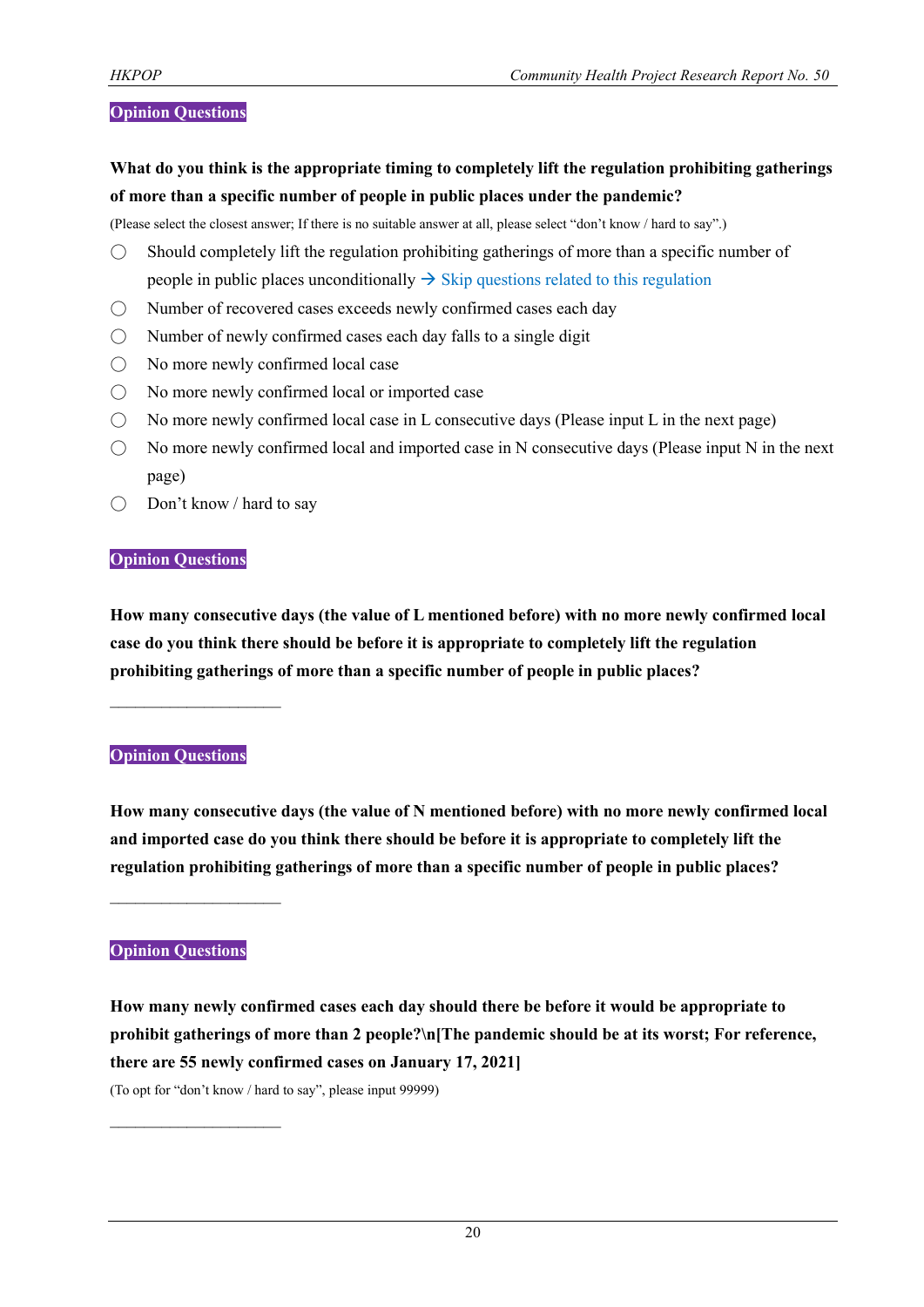**How many newly confirmed cases each day should there be before it would be appropriate to prohibit gatherings of more than 4 people?\n[The number of newly confirmed cases should be fewer than that in the previous question]**

(To opt for "don't know / hard to say", please input 99999)

 $\mathcal{L}_\text{max}$ 

 $\mathcal{L}_\text{max}$ 

**How many newly confirmed cases each day should there be before it would be appropriate to prohibit gatherings of more than 8 people?\n[The number of newly confirmed cases should be fewer than that in the previous question]**

(To opt for "don't know / hard to say", please input 99999)

**How many newly confirmed cases each day should there be before it would be appropriate to prohibit gatherings of more than 16 people?\n[The number of newly confirmed cases should be fewer than that in the previous question]**

(To opt for "don't know / hard to say", please input 99999)

**Please list combinations of [number of cases & number of people allowed in gatherings] that you think is appropriate in the field below:**

## **Opinion Questions**

**How satisfied or dissatisfied are you with the government's performance in handling novel coronavirus pneumonia?**

- Very much satisfied
- $\bigcirc$  Somewhat satisfied
- Half-half
- Somewhat dissatisfied
- Very much dissatisfied

 $\mathcal{L}_\text{max}$ 

 $\bigcirc$  Don't know / hard to say

**Please rate on a scale of 0 to 100 your extent of support to the Chief Executive Carrie Lam, with 0 indicating absolutely not supportive, 100 indicating absolutely supportive and 50 indicating halfhalf. How would you rate the Chief Executive Carrie Lam?[For weighting purposes only]**

(To opt for "don't know / hard to say", please input 8888)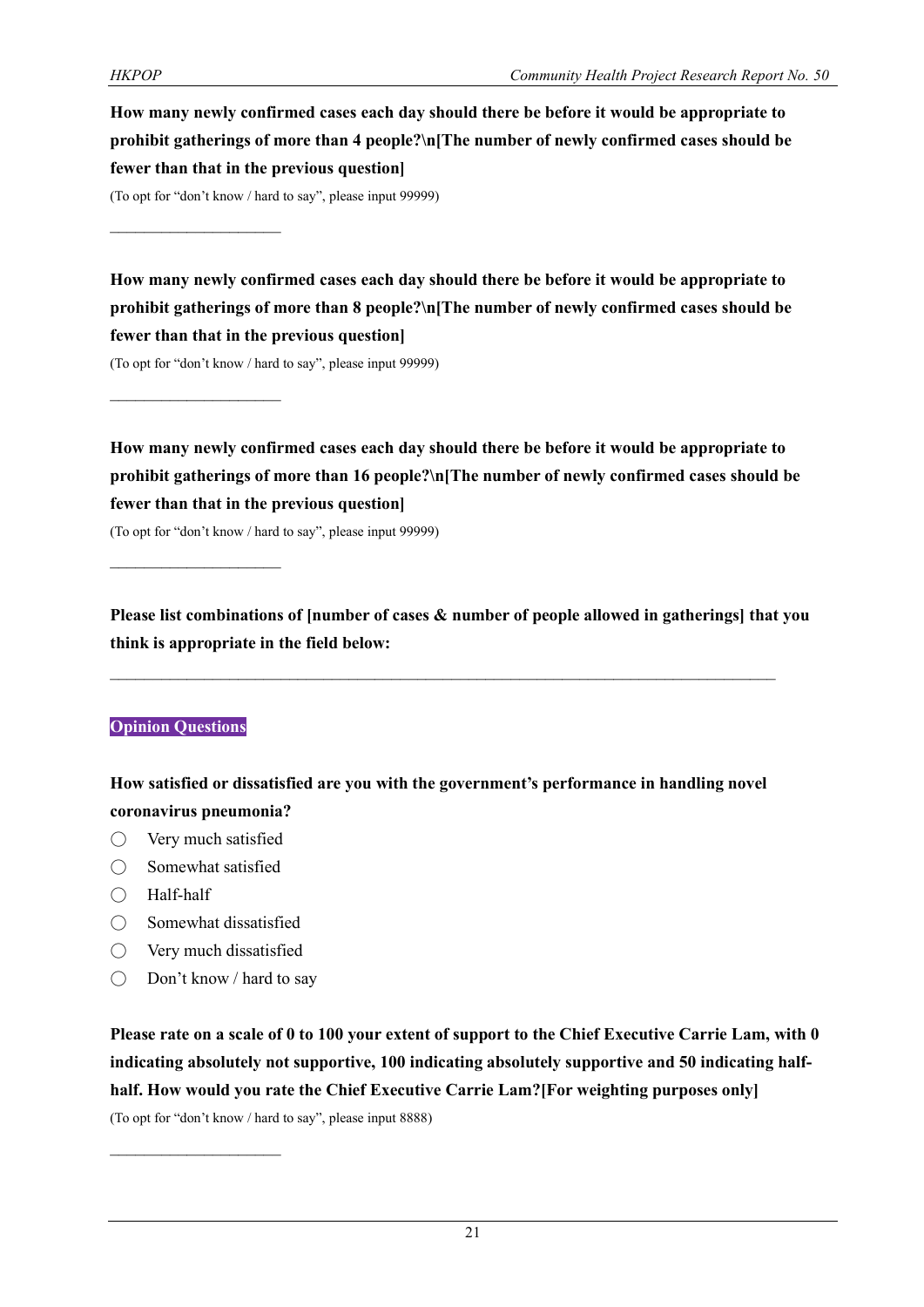# **Generally speaking, how satisfied or dissatisfied are you with the current political condition in**

# **Hong Kong?**

- Very much satisfied
- Somewhat satisfied
- Half-half
- $\bigcirc$  Somewhat dissatisfied
- Very much dissatisfied
- Don't know / hard to say

# **Generally speaking, how satisfied or dissatisfied are you with the current economic condition in Hong Kong?**

- Very much satisfied
- Somewhat satisfied
- Half-half
- Somewhat dissatisfied
- Very much dissatisfied
- Don't know / hard to say

# **Generally speaking, how satisfied or dissatisfied are you with the current livelihood condition in**

# **Hong Kong?**

- Very much satisfied
- Somewhat satisfied
- Half-half
- Somewhat dissatisfied
- Very much dissatisfied
- Don't know / hard to say

## **Other Opinions**

#### **Do you have any survey question to suggest for our surveys?**

(If you do not have any suggestion, please leave this space blank.)

# **Do you have any needs which you want us to forward to your District Councillor or other persons you name here? (Please write down your contacts)**

 $\mathcal{L}_\text{max}$  and  $\mathcal{L}_\text{max}$  and  $\mathcal{L}_\text{max}$  and  $\mathcal{L}_\text{max}$  and  $\mathcal{L}_\text{max}$  and  $\mathcal{L}_\text{max}$ 

 $\mathcal{L}_\mathcal{L} = \{ \mathcal{L}_\mathcal{L} = \{ \mathcal{L}_\mathcal{L} = \{ \mathcal{L}_\mathcal{L} = \{ \mathcal{L}_\mathcal{L} = \{ \mathcal{L}_\mathcal{L} = \{ \mathcal{L}_\mathcal{L} = \{ \mathcal{L}_\mathcal{L} = \{ \mathcal{L}_\mathcal{L} = \{ \mathcal{L}_\mathcal{L} = \{ \mathcal{L}_\mathcal{L} = \{ \mathcal{L}_\mathcal{L} = \{ \mathcal{L}_\mathcal{L} = \{ \mathcal{L}_\mathcal{L} = \{ \mathcal{L}_\mathcal{$ 

(The request you make here is not part of our study, we simply want to bridge people who need help with people who can help.)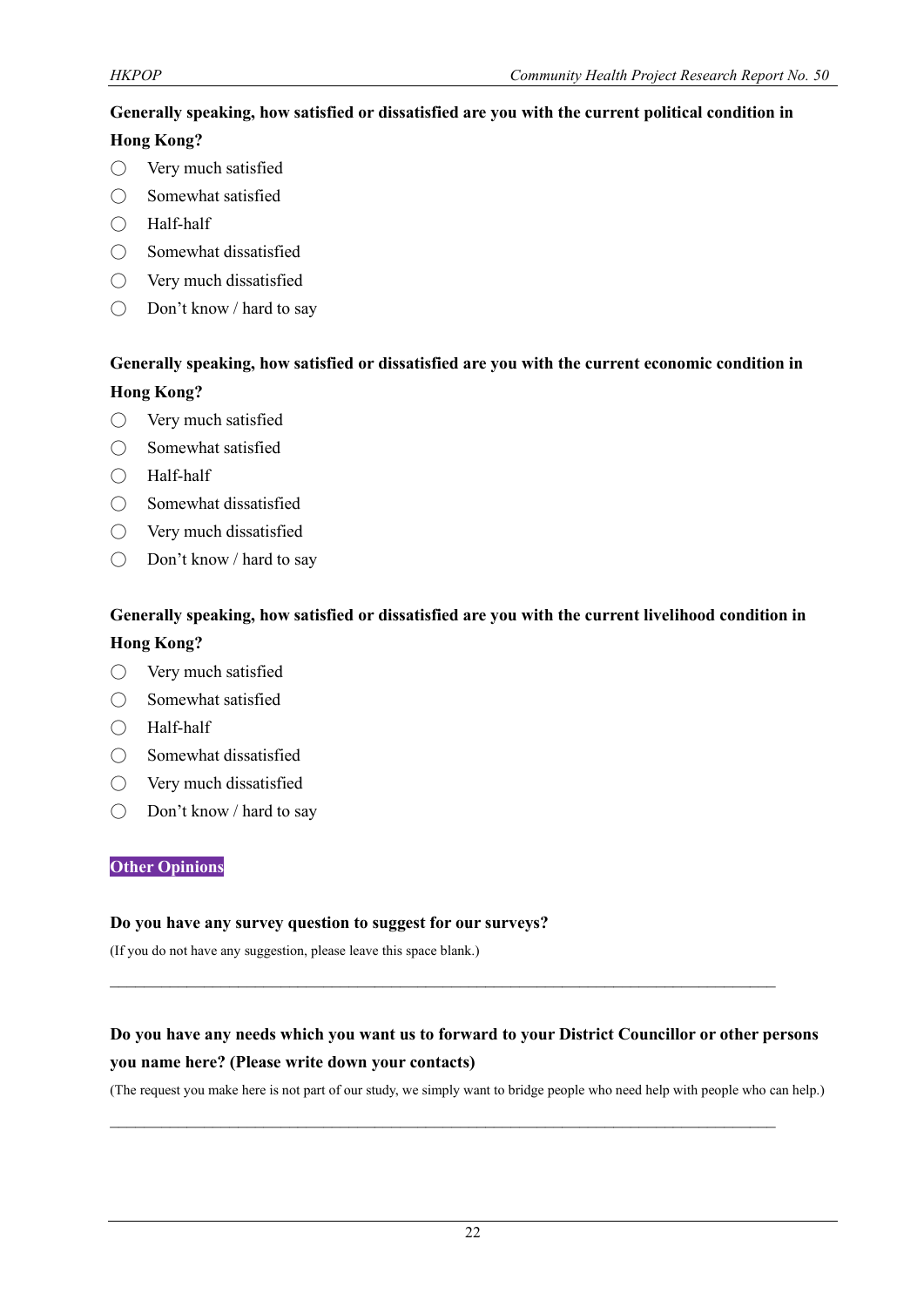#### **Personal Information (Registered member)**

**The following section is about personal information, including: gender, age, educational attainment, occupation, political inclination, area of residence, voting behaviour in the 2019 District Council Election. If you have already provided relevant information in the previous PopPanel survey series and have nothing to add or update, you may skip these questions. We will use the past data you provided in this survey series for analysis.**

- $\circ$  I have already provided my personal information, and has nothing to add or update (skip questions on personal information)
- Provide / update personal information now

#### **Personal Information**

#### **Gender**

- Male
- Female
- Other

### **Age**

#### **Age range**

(If prefer not to provide exact age)

- $O$  12 14
- $\bigcirc$  15 17
- $\bigcirc$  18 19
- $\bigcirc$  20 24
- $\bigcirc$  25 29
- $\bigcirc$  30 34
- $\bigcirc$  35 39
- $\bigcirc$  40 44
- $\bigcirc$  45 49
- $\bigcirc$  50 54
- $\bigcirc$  55 59
- $\bigcirc$  60 64
- $\bigcirc$  65 69
- 70 or above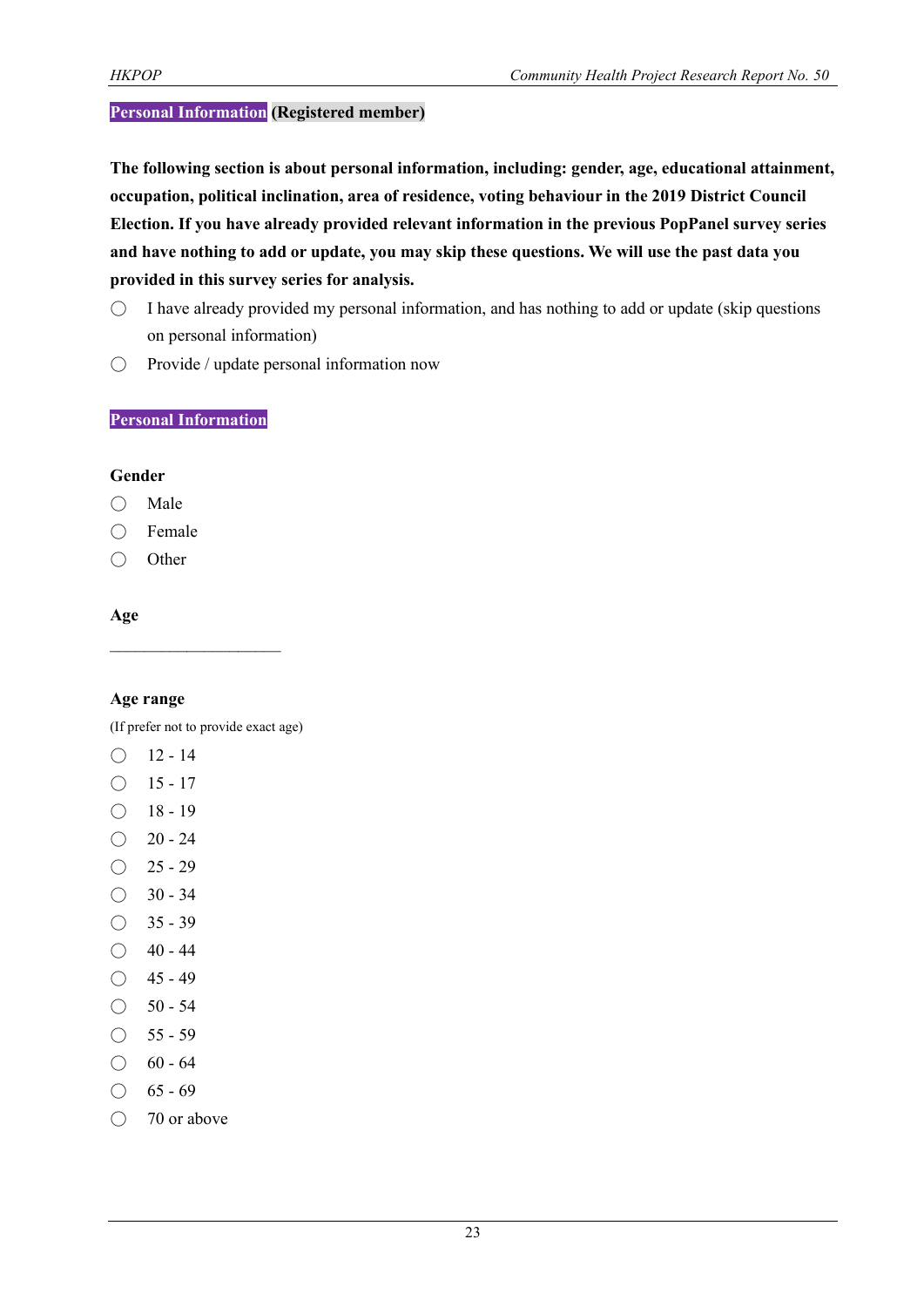#### **Educational attainment**

(The highest level attended, regardless of whether you have completed the course, including what you are attending)

- $\bigcirc$  Primary or below
- $\bigcirc$  Lower secondary (Secondary 1 to 3)
- $\bigcirc$  Upper secondary (Secondary 4 to 7 / DSE / Yi Jin)
- Tertiary: non-degree course (including diploma / certificate / sub-degree course)
- Tertiary: bachelor degree course
- Tertiary: postgraduate school or above

#### **Occupation**

(Owner / self-employed / freelance / part time / civil servant are not valid answers, please answer according to the job nature or content)

- Administrator and professional
- Clerical and service worker
- Production worker
- Student
- Home-maker / housewife
- Retired person
- Unemployed / between jobs / other non-employed
- $\bigcirc$  Other:

#### **Which of the following best describes your political inclination?**

- Localist
- Pro-democracy camp
- Centrist
- Pro-establishment camp
- $\bigcirc$  No political inclination / politically neutral / do not belong to any camp
- Don't know / hard to say
- $\bigcirc$  Other: